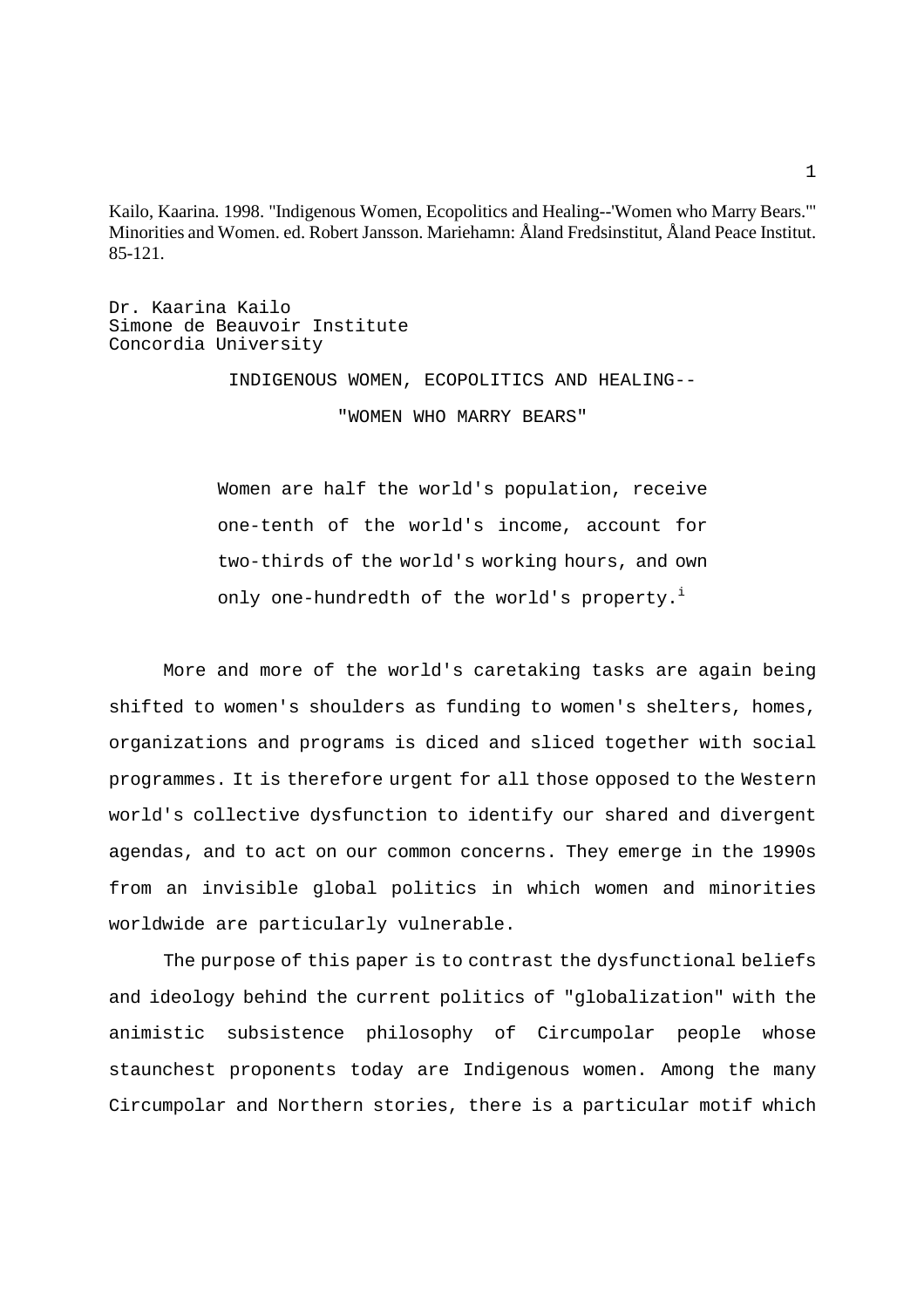I find most suitable for discussing our affinities across cultural differences; the motif of a woman who marries a bear, thus creating the original totemic link between her people and their half-human, half-animal ancestor. Discussing this motif allows me to ground my discussion about our human/woman affinities in a narrative where ecological concerns unite rather than separate women and ecospiritual men through a shared, central concern of the eco-friendly movements.<sup>ii</sup> However, I consider it indispensable, before elaborating on this motif, to discuss the ethical concerns linked with cross-cultural exchanges and comparisons, i.e. the issue of asymmetrical research practices. This is related to the latest manifestation of colonial processes--appropriation by those with more access to power of spiritual and epistemic rather than material property.

In discussing global politics, it is important to remember,

as Mies and Shiva point out in Ecofeminism that: The 'global' in the global order means simply the global domination of local and particular interests, by means of subsuming the multiple diversities of economies, cultures and of nature under the control of a few multinational corporations (MNCs), and the superpowers that assist them in their global reach through 'free'trade, structural adjustment programmes and, increasingly, conflicts, military and otherwise. (1993, 9)

 In view of its own idealistic goals, one might have expected the feminist movement to be at the forefront of the battle for equality--not just for white mainstream women but especially for the women suffering multiple burdens of discrimination; oppression rooted in ethnicity, class, age, ability, sexual orientation and other variables that add to the disadvantages of being "merely" born a woman.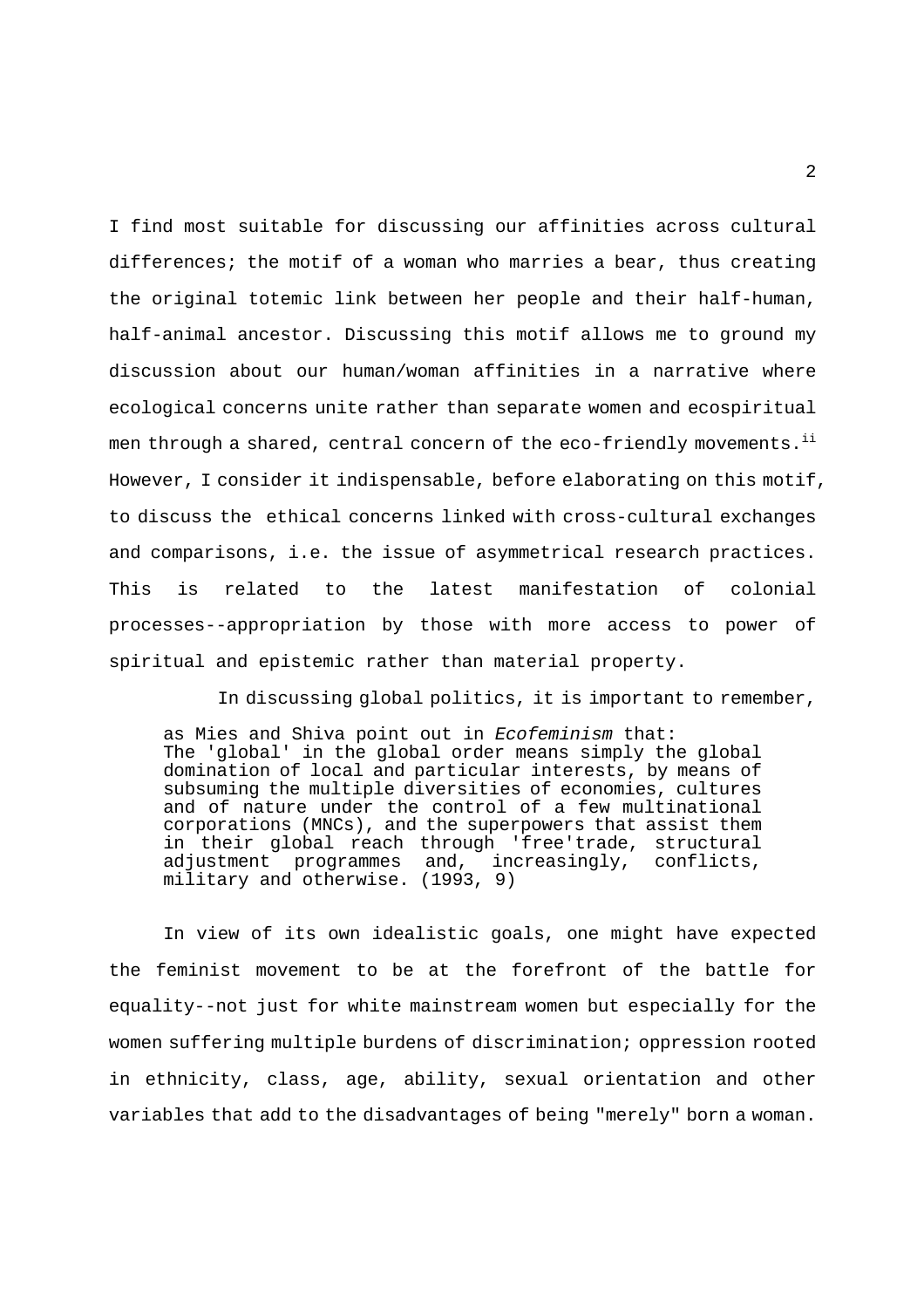The North American and European feminist movements have become increasingly aware of their own failures and self-serving biases within the realm of human/woman rights and are paying more and more attention to the insights and outpourings of women from the margins of socio-political and economic power.

 Among the world's minorities and oppressed groups, Indigenous and/or "Third/Fourth World women" occupy a particularly vulnerable position.<sup>iii</sup> While it is true that all humans, ultimately, suffer from the shortsighted raping of our planetary resources, it is Native peoples, women and Nature that are the immediate victims of capitalistic, corporate profiteering and violence in many parts of the globe. As Mies and Shiva point out in Ecofeminism, "... the world's socio-economic structures are full of inherent inequalities that permit the [non-native] North to dominate the South, men to dominate women, and the frenetic plunder of ever more resources for ever more unequally distributed economic gain to dominate nature" (1993, 2). As Native women continue to point out to non-native feminists, it makes no sense for them to focus on the rights of women to the exclusion of the rights of their fathers, husbands, sons and other members of Native communities who are fighting with them for land and resource rights, for self-determination and against the negative consequences of the Indian Act. Why then should I focus in this paper on Native women rather than Native peoples as being in the forefront of the movements against ecological dysfunction?<sup>iv</sup>

 To a great extent as a result of hierarchical Christian teachings and the patriarchal politics of colonial governments whose laws extend

3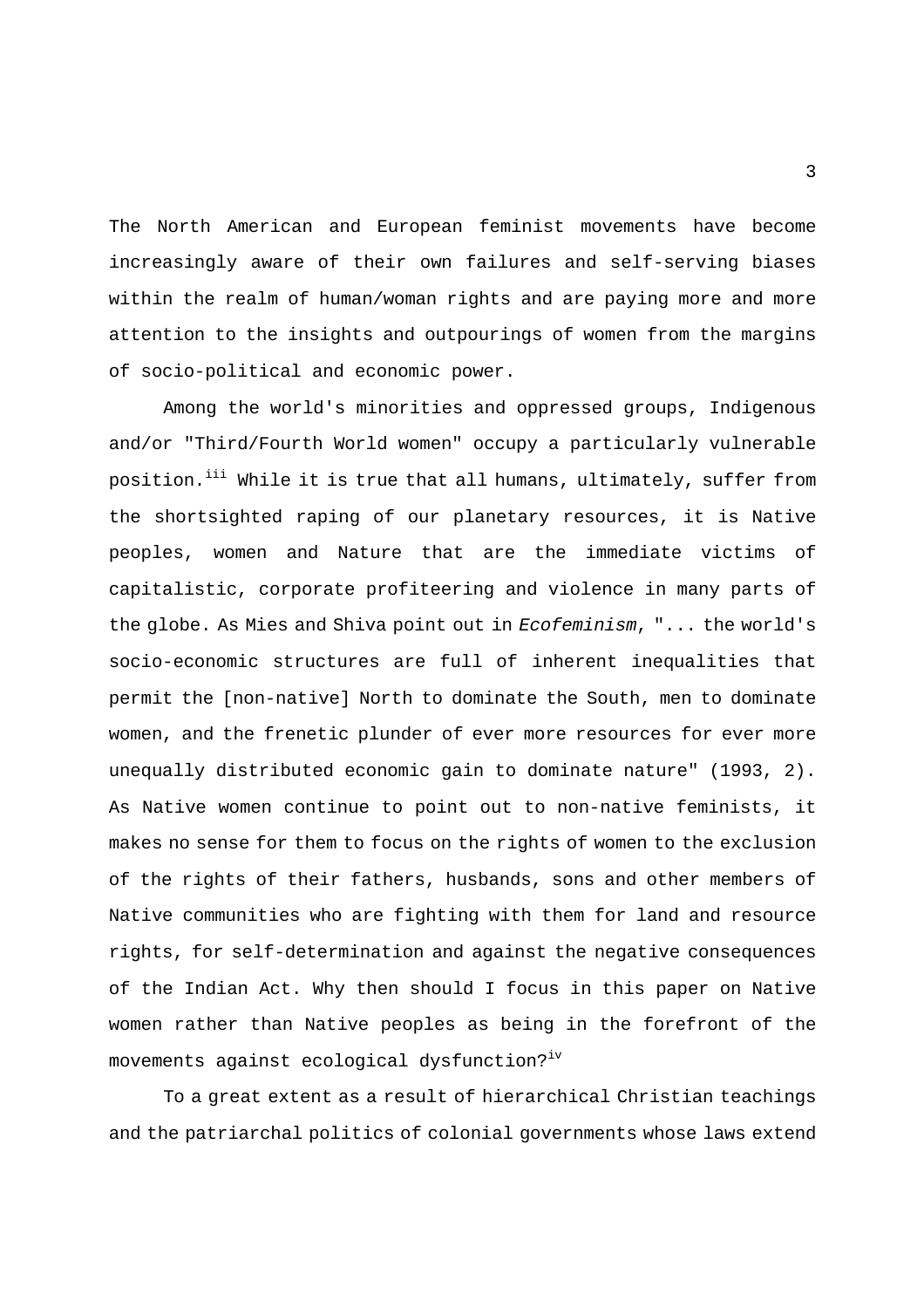to Native lands, Native women are less equal than Native men--economically, politically and in terms of poor protection against the physical manifestations of male violence.

 $V$  As suggested by the so-called "standpoint theory," $V$ in terms of their disadvantaged location, Native women have, potentially, the broadest perspective for assessing and offering solutions regarding the impact of discrimination. The multiple forms of oppression they often face in education, job searches, economic pursuits and political struggles have also alerted them better than non-native women to the complexity of issues ecofeminists would do well to deal with. Hence, non-native feminists have a great deal to learn from the holistic and well-rounded insights and the outraged outpourings that characterize Native women's writings. <sup>vii</sup> They point out with particular clarity the impact that the white male body politic is having on the environment in its broadest range--physical, natural, spiritual and mental. In my own interpretation of feminism, it works at its holistic, connected best when it attempts to integrate all--men, women, children and the natural world--to its core with the goal of both theorizing and living out balanced human/animal relations. Vill

 What, then, does "dysfunction" refer to? In my view, the epistemic, ontological thought and "scientific" paradigms that dominate Western research and institutions are premised on non-ethical principles that promote rather than impede structural violence. The unrealistic, politically motivated Western trust in unlimited growth and "progress" and the way multinationals and other companies exploit cheap labor for THEIR economic advantage is pathological, "dysfunctional". After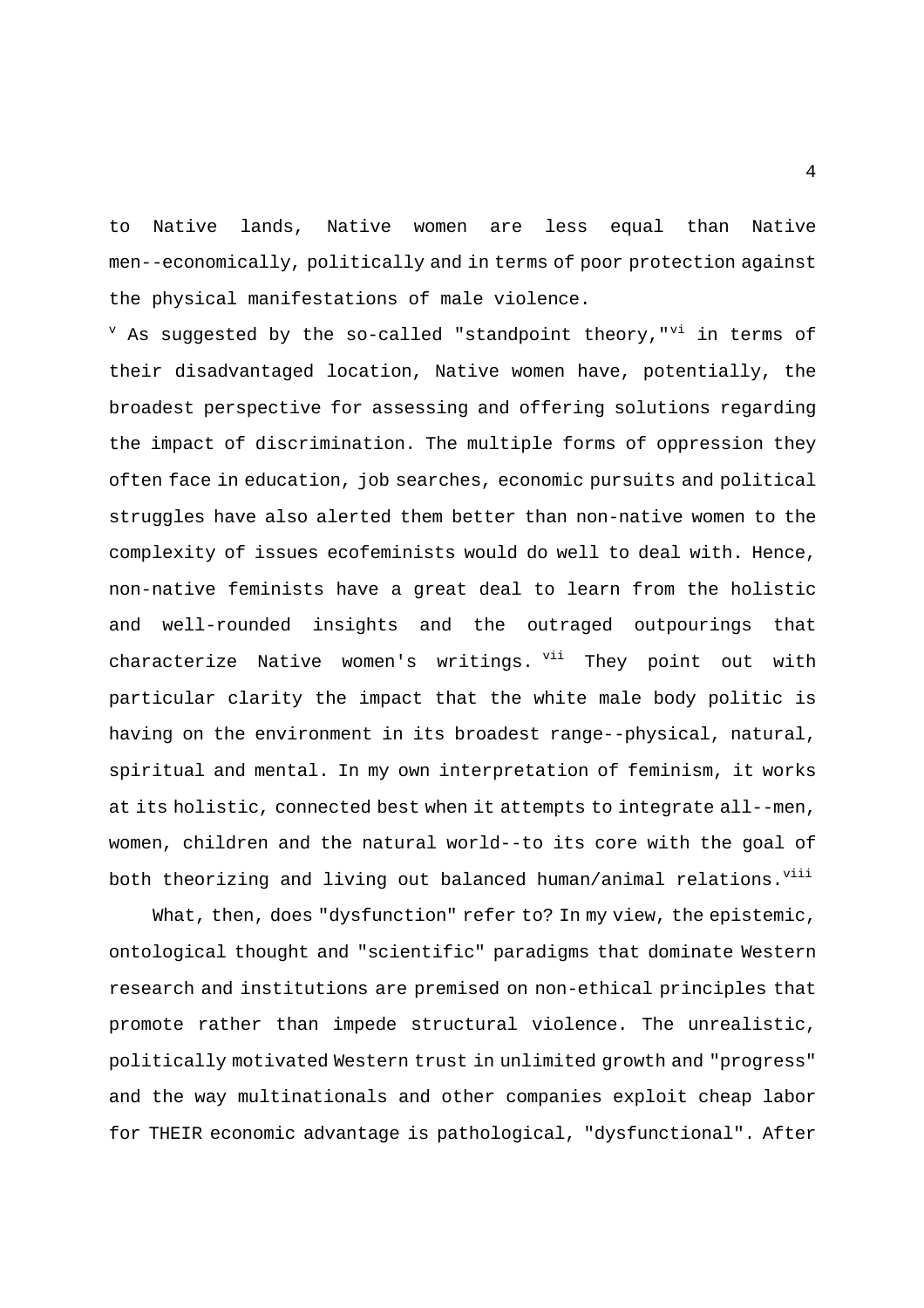all, this attitude is ultimately self-destructive also for the exploiters; they are robbing this Earth from their own future generations, if not from their very own children in this very day and age. As Mies puts it:

 One reason for this collective schizophrenia is the North's stubborn hope, even belief, that they can have their cake and eat it: ever more products from the chemical industry and clean air and water; more and more cars and no 'greenhouse' effect; an ever increasing output of commodities, more fast- and processed-foods, more fancy packaging, more exotic, imported food and enjoy good health and solve the waste problem. (1993, 57)

Despite colonial and religious coercion, Native women continue to celebrate in their writings the respectful human-animal relations which were once the dominant world view throughout the Circumpolar North.<sup>ix</sup> This persistance of the ancient root values is remarkable and has forced me to re-evaluate, completely, the "cocacolonization", following Finland's former colonization, which has come in the way of my country's former shamanistic/animistic visions.<sup>x</sup> The continuing validity of Native stories around women and bears has provoked me to reconnect with animistic, woman and ecofriendly beliefs of my Finno-Ugric ancestors, and to develop a sounder ecospiritual politics as my form of activism and as also my academic area of research.<sup>xi</sup> Because so much about Native philosophies has been recorded and written by non-natives, I have come to form my understanding of their beliefs from sources other than merely textual ones. In fact, much of what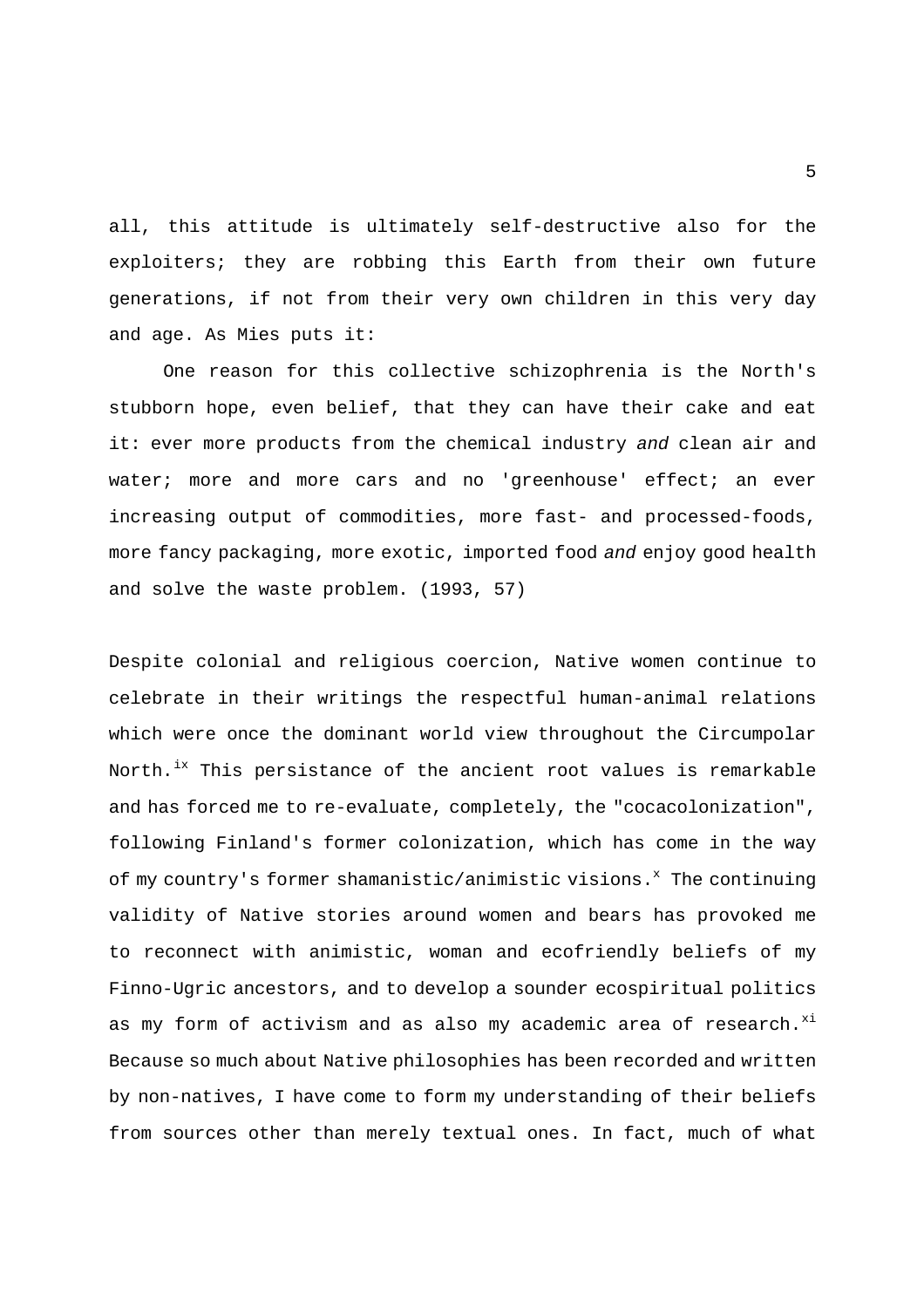I know about the motif of women and bears is by Western scholars alone. However, having collaborated closely with Native groups both in Sápmi (the homeland of the European Sami) and in Canada, I have come to reassess the ethnographic and other interpretations of this motif in light of other, Native sources of information. A very different picture emerges from the narratives when they are situated in the broader context of continuing animistic "Pan-Indian" philosophies and storytelling conventions, practices and in the current "Post-colonial" political context.

 There has been a tendency to perceive Native theories and writings in a projective, dualistic fashion. On the one hand, it has been common to idealize Native women's writings as having all the solutions to the world's ecospiritual crises with human wisdom being epitomized in the stories of Native elders. On the other hand, the difference between dominant Western and Indigenous epistemological and philosophical traditions and forms of literary expression have resulted in a questionable ordering of knowledge systems; Western scholars often treat Native ways of knowing as "primitive," "unsophisticated" or in other ways "inferior," simply because of their own inability to grasp the totality of the Native approach to life.<sup>xii</sup> Hence, it is important, when discussing the contributions of minorities to remain vigilant about any projections, dualistic perceptions, guilt-derived exaggerations of victimhood or heroism. Members of minorities are characterized by as much individual variety and interethnic diversity as any group.

Hence the importance of adopting an approach that is flexible and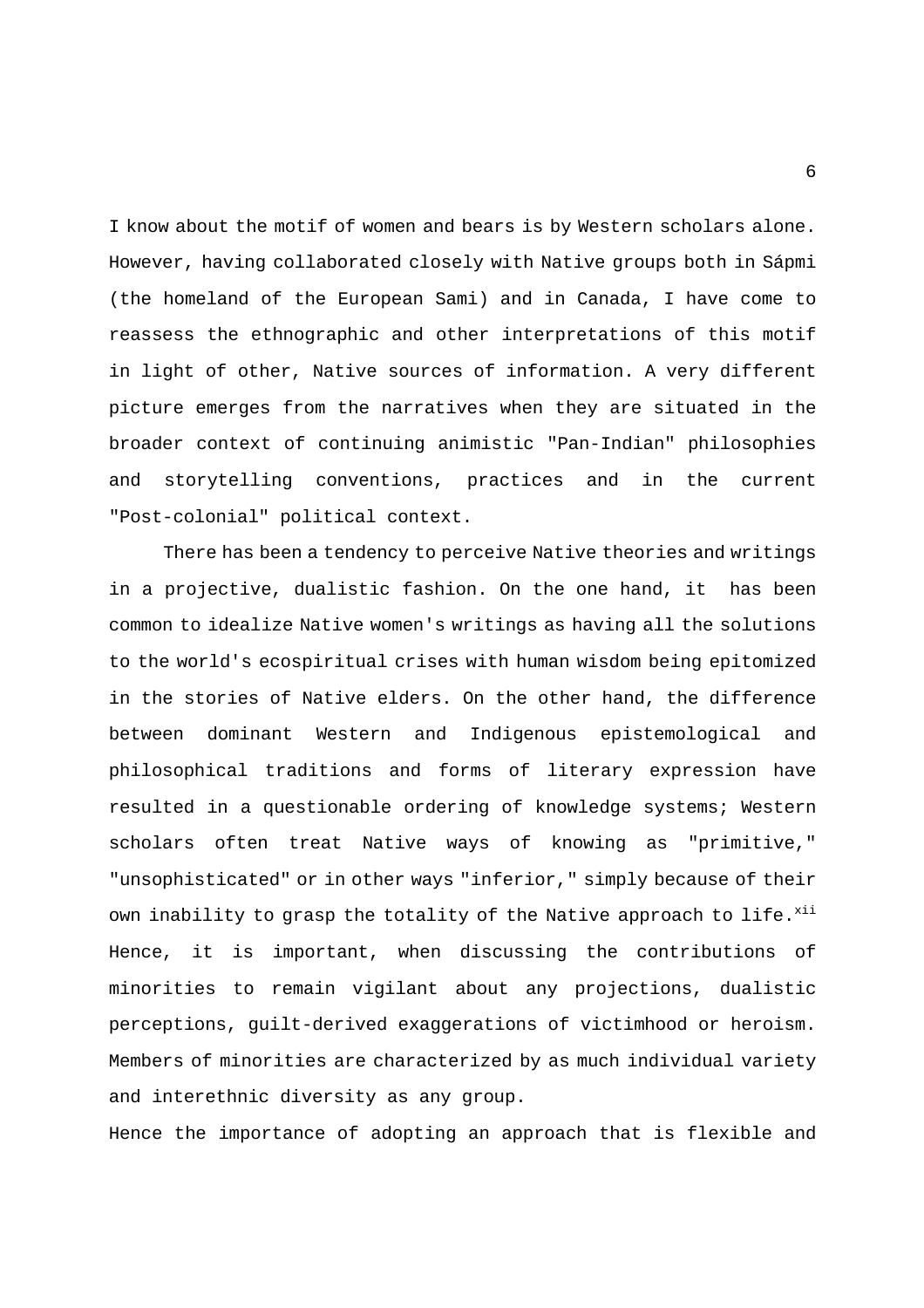fluid enough to recognize cross-cultural overlapp of human values and ideal aspirations, but disciplined enough to consider asymmetrical relations between the privileged and less privileged nations.  $x$ iii

 On the other hand, one must, from the outset, beware of treating Native spiritual knowledge and ecofeminist writings as yet another commodity worth copying, adopting and assimilating into mainstream thought and practices without further ado. As Jürgen Kremer notes:

 Today, a yearning to recover a holistic approach to healing draws many people to explore indigenous practices. While the desire for this exploration is valid and important, it raises not only ethnical and political issues, but also<br>epistemological questions, specifically: Is the epistemological questions, specifically: Is the Euro-American way of knowing indigenous healing compatible with the native understanding and use of these practices?<sup>xiv</sup>

Kremer echoes my approach by promoting a self-reflective ethical

stance and by reminding scholars that

 .... Conversation and inquiry can conceivably happen in a framework of exchange, mutuality and equity--rather than of appropriation. However, this will only be the case as long as we confront the grim facts of colonization at the same time. Unless westerners approach indigenous cultures from such a perspective of recovering their own ancestral minds, the essence of all native traditions will always remain Other--that is, fundamentally alien, different, split off, separate, beyond the reach of the self of the researcher. (1996, 150)

Kremer suggests that an alternate stance helping scholars avoid inappropriate research paradigms and approaches could be the recovery for them of their own indigenous roots within the framework of Eurocentric [or other] paradigm(s) for

 This allows the critical review and integration of past scientific accomplishments (in the broadest sense), and an approach to indigenous (healing) knowledge of other peoples within a comparable epistemology and value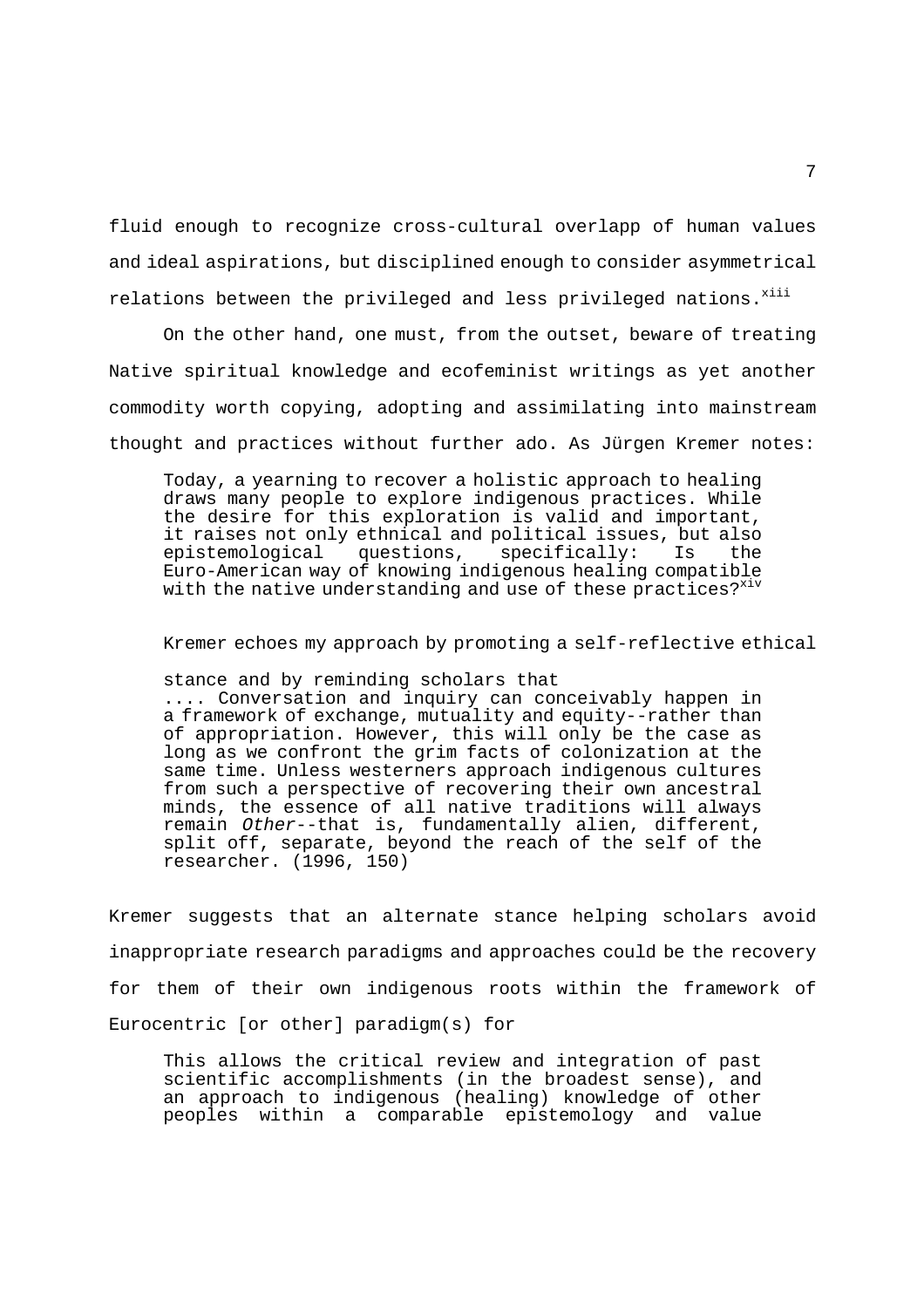perspective. The result would be a relationship between inquirers recovering an indigenous framework and inquirers living now in indigenous cultures, where knowledge is explored and exchanged based on equality. (1996, 151)

For Kremer, the exposure to Native American healing practices, for example, should be an occasion for Euro-Americans and Europeans to develop and remember their own indigenous roots and healing approaches. This process would include the integration of the western medical and psychological achievements from indigenous Euro-American [and other] perspectives (1996, 151).

 I call my own politics, based on close collaboration with Native groups, the politics of Affinity.<sup>xv</sup> This is a carefully chosen term for "affinity" is in my view less dualistic than "difference" and more political than "sameness" or the rhetorical emptiness of "sisterhood." It is in the spirit of Affinity, then, that I consider the animistic world view of bearwomen.

## THE NARRATIVES ABOUT WOMEN AND BEARS

 The motif about women intimate with bears has a wide distribution throughout the Canadian and European North, creating links between groups as different from each other as the Crees of North America, the Tlingit and Dene of the Northwestern territories, The Sami and the Finns, the Swedes and the Norwegians, and many Indigenous peoples in Northern Russia and Siberia.<sup>xvi</sup> Even Armenian women of mountainous regions use the story of women marrying bears as a political weapon.<sup>xvii</sup> However, the ecological motif could speak with equal relevance to

8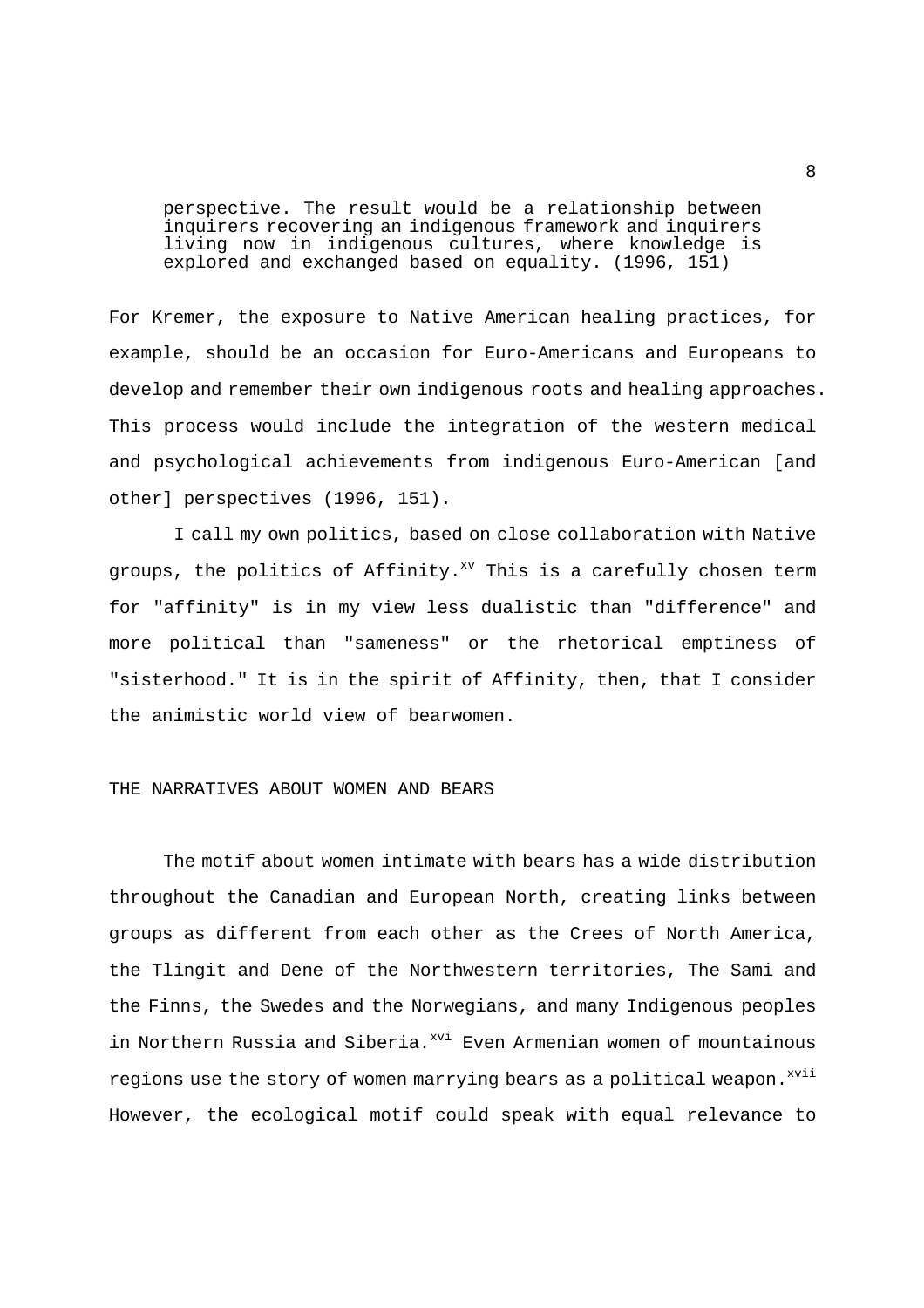non-circumpolar ecofeminists whose cultures may be far removed from pre-Christian or pre-capitalistic and industrial memories and rituals.

 The stories featuring women cohabiting with bears reflect an animistic subsistence philosophy in which the ancient Circumpolar healing dramas, centered on the worship of the bear as a hybrid "transitional object" are ecospiritual blueprints for a modern model of holistic healing and balanced relations. What they tell us of ancient socio-religious and cosmic relations is worth emulating in its most ideal form. While these stories continue to circulate as a central tool of acculturation and traditional values among Indigenous women, they survive mostly as "children's lore" among Nordic women. Few Nordic women suspect, however, that their cherished childhood stories about witches on brooms and princesses in bed with bears refer to an ancient powerful shamanistic cultural vision that goes back as far as several millenia B.C. My purpose in tracing this motif is to suggest that by keeping this "lore" alive, not as "old wives' tales" or silly children's stories, but as living theory and practice, Native women are role-modelling some of the wisdom that is needed for the world to regain its senses.<sup>xviii</sup> For Native people, stories have always contained their history, memory of the past and continued present visions in the purest form of collective memory.

 What then is it that these stories contrast with and offer challenges to? The pre-christian, pre-industrial animistic/shamanistic philosophies have become attractive models of socio-political organization for many ecofeminists, because they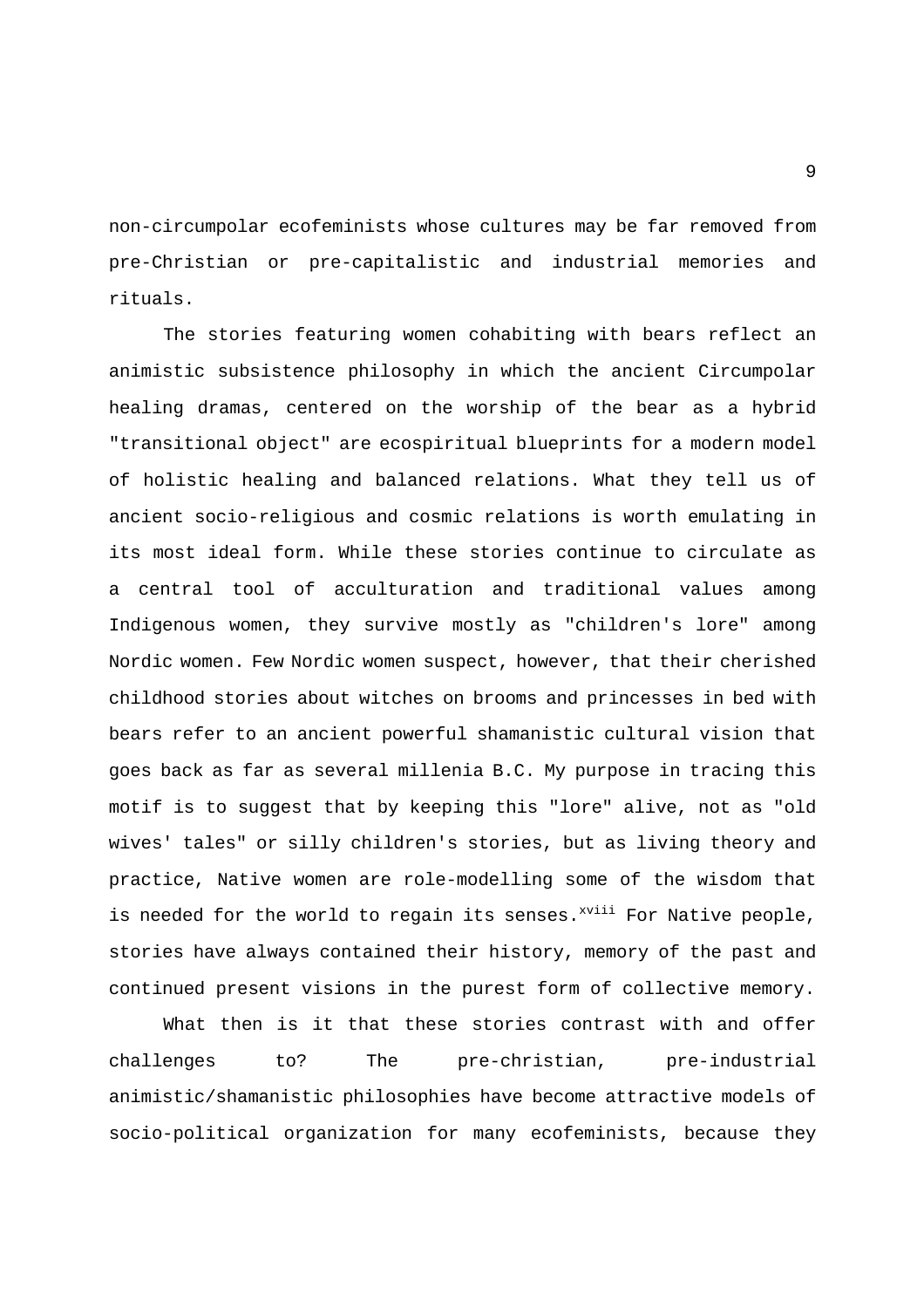offer a functioning model to contrast with the dysfunctional global politics, particularly of the 1990s. The "primitive" ancient times, in this light, are not primitive at all, but in fact quite sophisticated.

 One shared ecofeminist goal is in my view to collectively make visible the global processes that are becoming invisible as a new world order becomes increasingly anchored on the control of people and resources worldwide for the sake of capital accumulation. The global forces of capitalist patriarchy are simultaneously homogenizing and fragmenting the world. The holy grails of "modernization" and "development" are euphemisms for the over-exploitation of peoples and lands. As Shiva and Mies point out:

 Ecofeminists have clearly articulated their vision of an alternative society, based not on the model of growth-oriented industrialism and consumerism but close to what we call the subsistence perspective. (1993, 4)

The Western Cartesian world-view based on Enlightenment models of perception and a dead, mechanistic vision prevents men from appreciating the enriching potential of the diversity of life and cultures, which these dominant epistemic and scientific approaches view and experience as threats to their goals. The efforts to control people and capital have led to standardization and to homogenization because diversity and difference defy the monoculture of the profit-obsessed mind. Cultural and economic politics at present all aim at eliminating diversity and qualitative differences. The backlash against the funding and existence of women's and Native studies, Black studies and other "minority" programs is a perfect example of this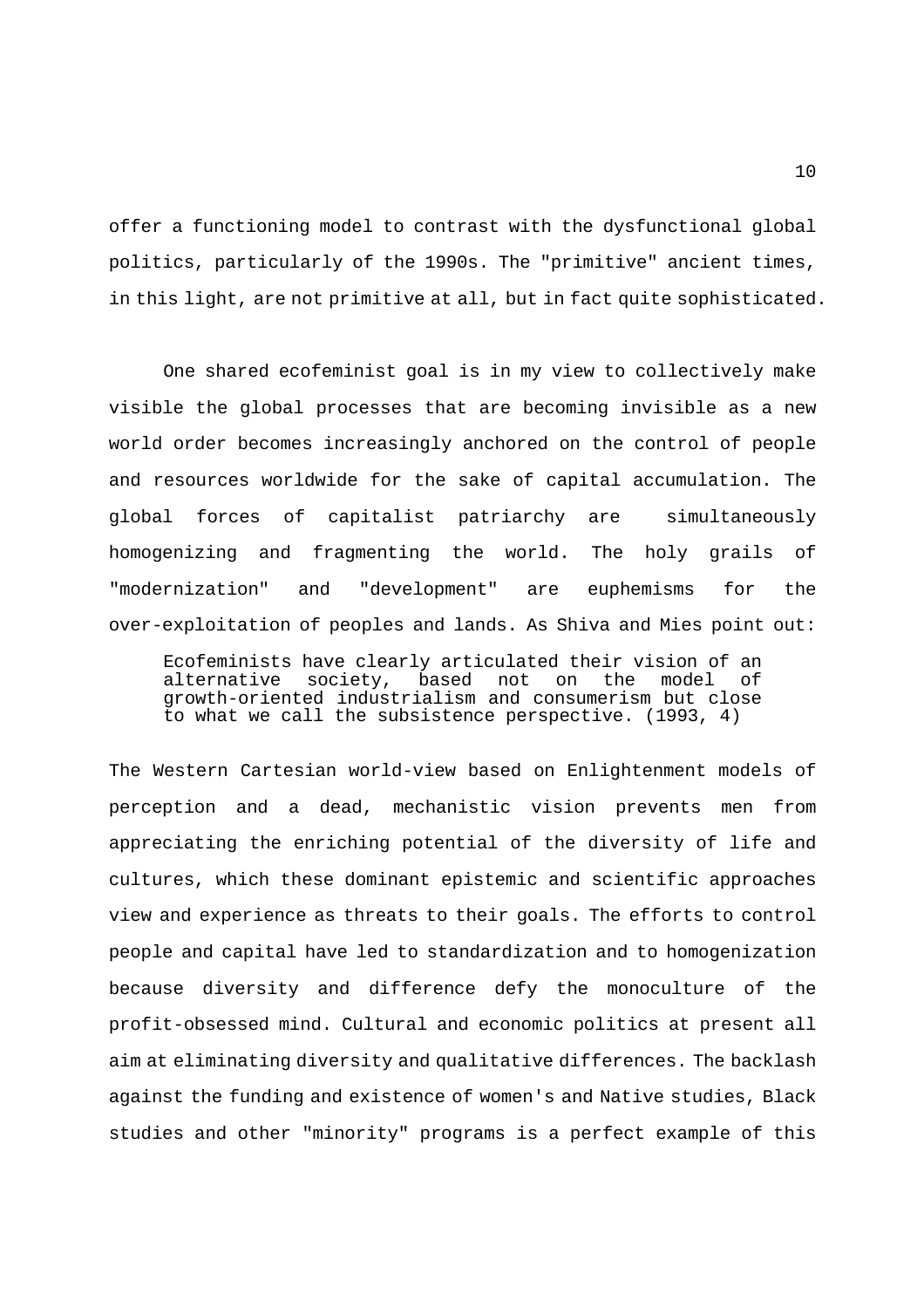trend. Even though women are 51% of humanity, the power-holding elite (men) tell them that "society can nolonger afford" funding for "special interest groups" (the majority). An ecofeminist perspective propounds the need for a new cosmology which recognizes that life in nature is maintained by means of co-operation, and mutual care, respect--however idealistic, utopian and childish this may sound. Only in this way can we respect and preserve the diversity of all life forms, including their cultural expressions, as true sources of our well-being and balance. As Mies and Shiva point out, "The ecofeminist effort to create a holistic, all-life embracing cosmology must necessarily imply a concept of freedom different from that used since the Enlightenment" (1993, 6). Bringing to mind views expressed time and again in the writings of Native women, they note further:

 [We] reject the notion that Man's freedom and happiness depend on an ongoing process of emancipation from nature, on independence from, and dominance over natural processes by the power of reason and rationality. Socialist utopias were also informed by a concept of freedom that saw man's destiny in his historic march from the 'realm of necessity' (the realm of nature), to the 'realm of freedom'--the 'real' human realm--which entailed transforming nature and natural forces into what was called a 'second nature', or culture. According to scientific socialism, the limits of both nature and society are dialectically transcended in this process. (1993, 6)

My research on Circumpolar women's ancient status and role shows that the nature/culture split is the paradigmatic model of asymmetrical power relations which themselves ground the systemic violence and health problems women suffer from in patriarchal societies, and which prevents the quality of life from applying and being available to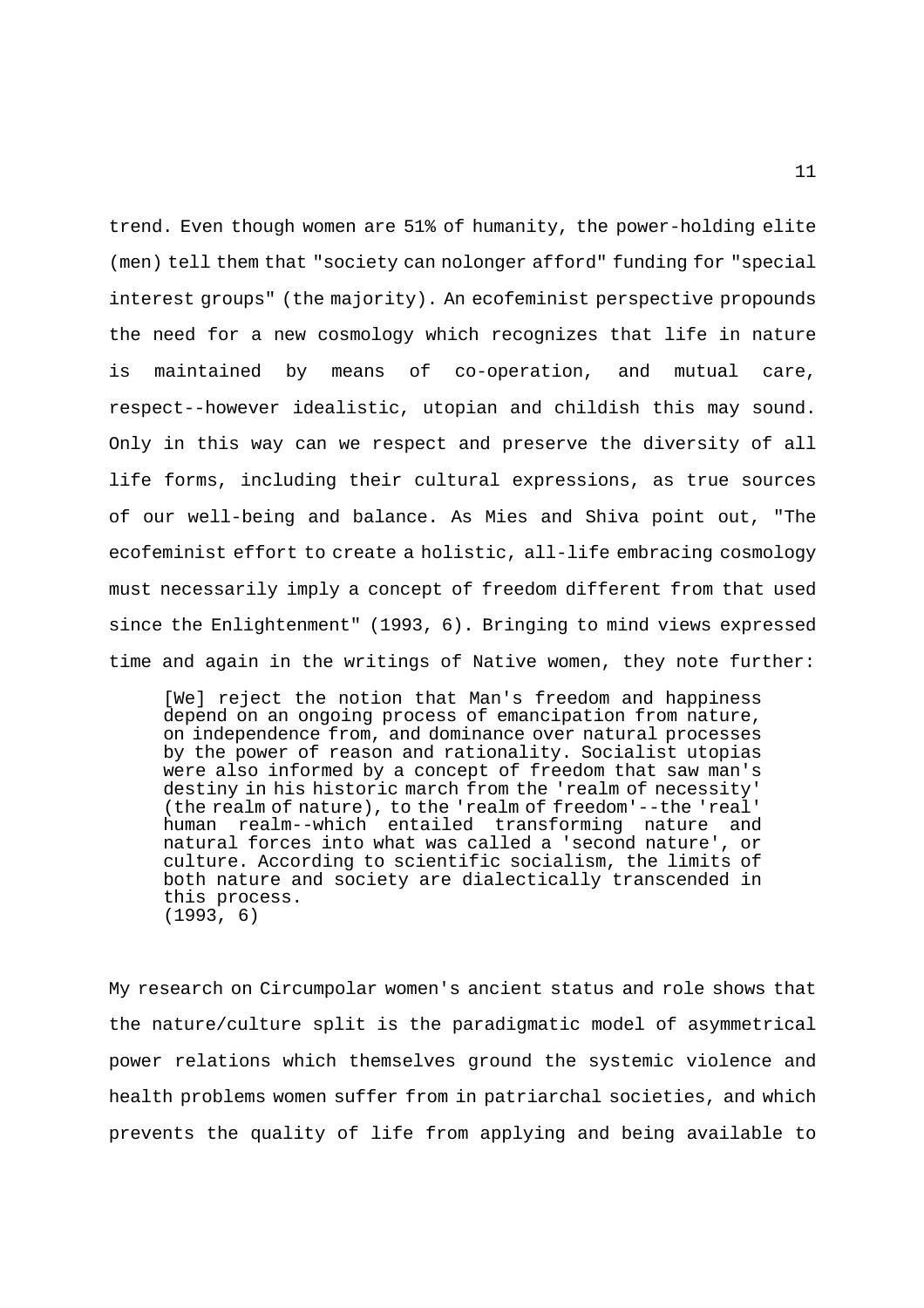women as well. $^{xix}$ 

 One can look upon the motif of a woman who marries a bear as both a tool of socialization and, paradoxically, as a model helping women transgress the sex/gender system. It is this story, however, that is seen to have originally grounded social relations and rules. According to Georgina Loucks, "This particular myth appears to explain certain rituals that different tribes observe in connection with hunting bears. The many motifs in the story that are similar in some versions, and different in others, can be understood in terms of their relationships to specific cultural observances. "XX

 Loucks claims that "the function of the myth was to explain the ways in which the animal helper could be expected to be of assistance to the hunters, and what the hunters would have to do to encourage the animal helper to assist them. Many of the versions stress that there was very little food and the people were hungry" (1985, 221). She comments on several versions of the motif where either the woman is rescued by her brothers from the bear, or she kills the brothers, is punished or turns herself into a bear, killing her brothers. Instead of accepting the tales "neutrally" as didactic lessons about proper relations, she points out the male interests that underlie them. If it is the woman insulting the bear excrement and breaking other taboos, such and other elements "would explain to the community to whom they were related, why it is that women held the positions they did and why it was that women were not to participate in the sacred rituals of the hunters" (1985, 225). There are many problems with a non-native feminist interpretation of this tale, something to which I have over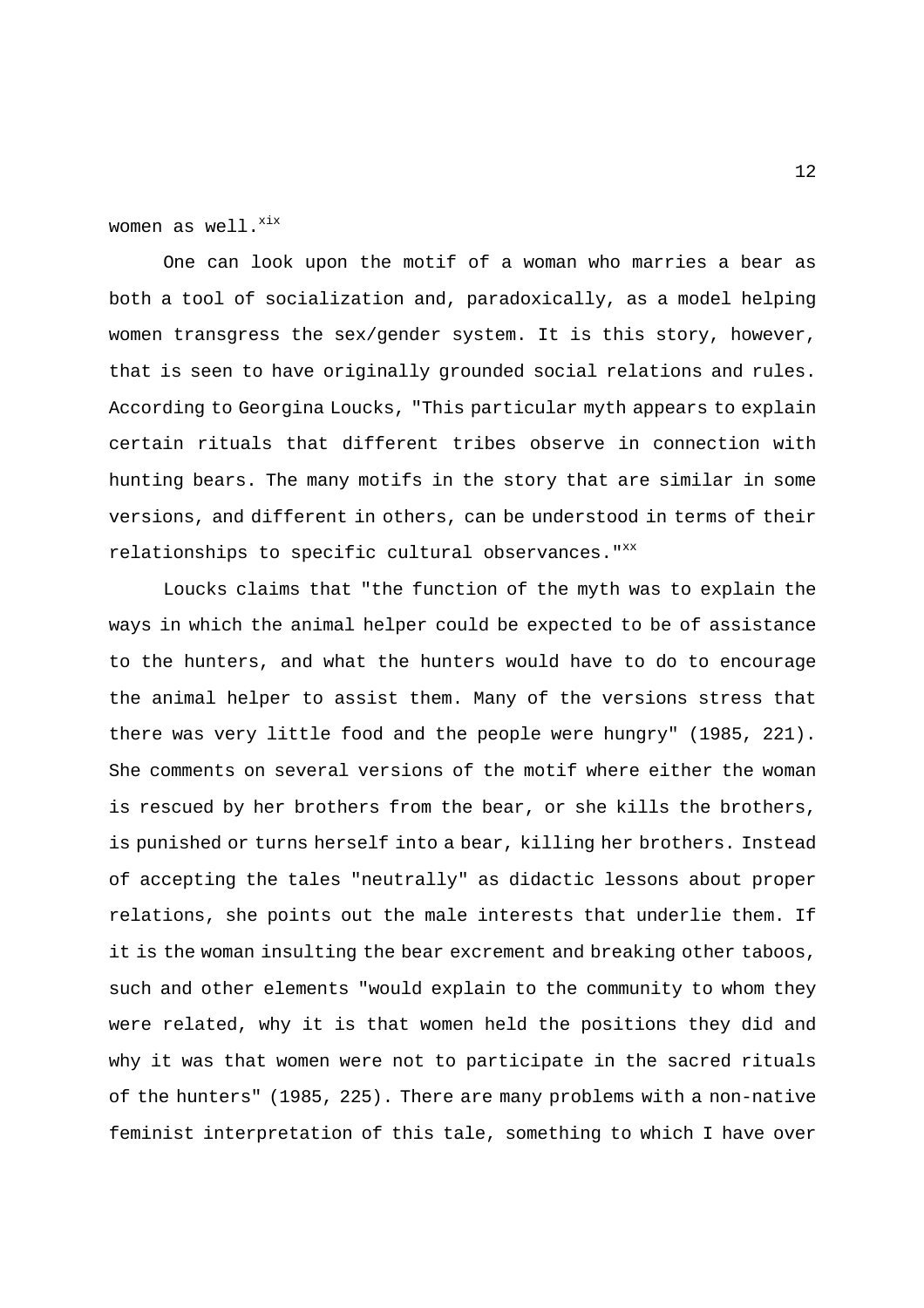the years become more and more alerted; for the purposes of this paper, however, I claim that the stories continue to serve numerous aims which can even be mutually contradictory. $^{xxi}$  They need not be either vestiges of Christian impact where women are increasingly made to carry the role of social transgressors or to act as the healing links between organized society and "wild nature" (the Christian, patriarchal view); from the point of view of ancient animistic societies based on sustainable philosophies, they can be interpreted to both carry on ancient balance-oriented values, AND serve as stories where women can transgress their social roles and restrictions. In fact, the stories contain contradictions because they no doubt incorporate both shamanistic elements and Christian influences. This would explain why they can serve several mutually exclusionary functions and become "compatible" in the non-dualistic mindset, spiritbody or "unconscious." They both reinforce the ancient appreciation of the animal/human connection while carrying traces of limiting taboos resulting from more recent times. They both attract and repel--like the bear-lover in his den. Finno-Ugric peoples, like Native peoples of the New World, had an animistic and shamanistic world view based on the concept of an extended family of human and animal interconnections. The bear rituals and feasts give interesting indications of a social organization that was rooted in the mediating role of this totem animal who-which was also believed to be half-human, a human ancestor, hence a true mediating figure between the dead and the living, human and animal, and not just male/female relations. The social contract of the Finnic peoples was not based on a dualistic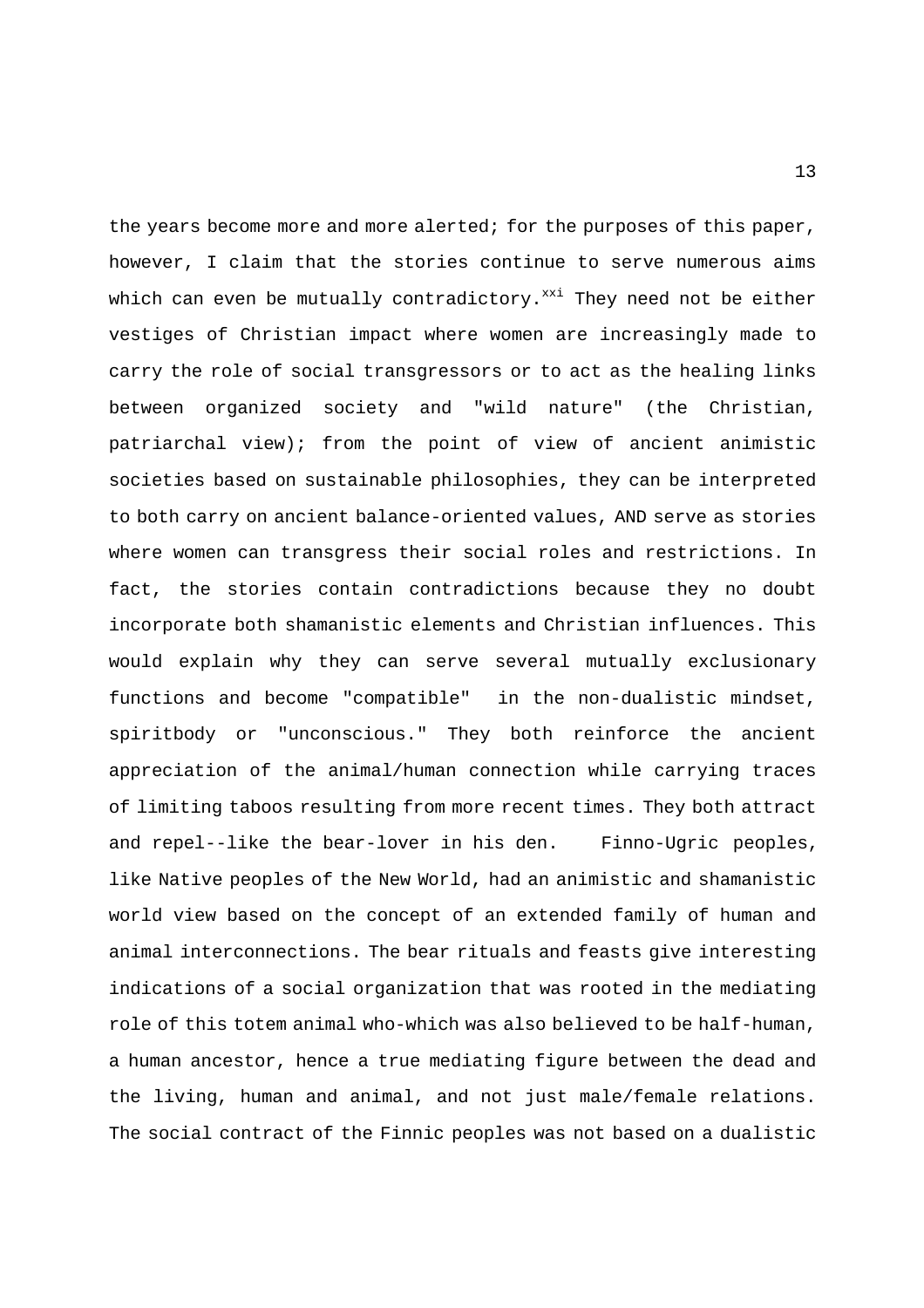division of nature vs. culture; boundaries between the sacred and the profane, the human and the animal realm. In the animistic world view, boundaries were much more fluid than what the Western consciousness can even grasp. The fluidity is best expressed in the attitudes Circumpolar peoples have shown towards the bear. Fluidity was not a threat because social/economic conditions did not depend on women being resources. This contrasts sharply with the non-values of global politics, where "progress" is a measure of an elite's seizure of and treatment of others as resources. Shiva and Mies point out:

 To find freedom does not involve subjugating or transcending the 'realm of necessity', but rather focusing on developing a vision of freedom, happiness, the 'good life' within the limits of necessity, of nature. (1993, 8)

Ecofeminists call this vision "the subsistence perspective," stressing that one cannot justify 'transcending' nature but instead, nature's subsistence potential in all its dimensions and manifestations must be helped along as it is and conserved in its natural rhythms. Bear rituals and feasts were based on the celebration and ritual nurturing of such renewable resources.

 Descriptions of holistic healing practices and endeavors authored by Native women today represent in many ways a continuity with old ways, ways as old as bear rituals. The Native writer, Leslie Malloch, for example, has provided an excellent chart about the differences between traditional Indian medicine and Western medicine, which I would like to quote in full because it outlines at the same time the value differences between some aspects of animistic and capitalistic societies: xxii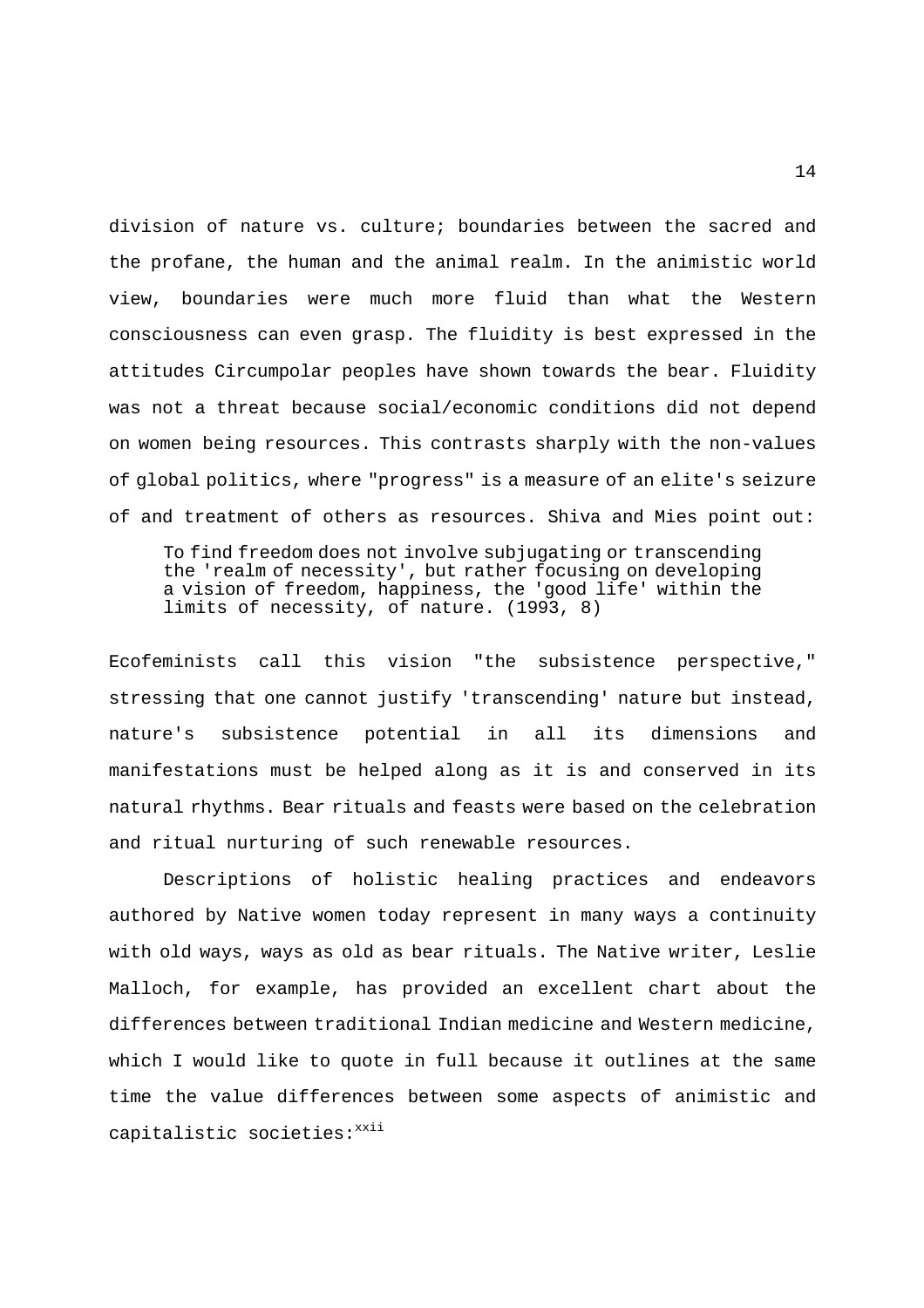| Traditional Indian Medicine                                                                                                                                                   | Western Medicine                                                                                                         |
|-------------------------------------------------------------------------------------------------------------------------------------------------------------------------------|--------------------------------------------------------------------------------------------------------------------------|
| Integrated, holistic approach<br>to health: body, mind and<br>spirit interact together to<br>form person.                                                                     | Analytic approach: separation<br>of body, mind and spirit (total<br>split between medicine and<br>religion).             |
| Emphasis on prevention of<br>sickness.                                                                                                                                        | Emphasis on disease,<br>treatment.                                                                                       |
| Personal responsibility for<br>health and sickness.                                                                                                                           | Impersonal, "scientific"<br>approach to health and<br>sickness.                                                          |
| Man living in balance with<br>nature, natural law.                                                                                                                            | Man controlling nature,<br>manipulating natural<br>variables.                                                            |
| Traditional medicine governed<br>by the laws of the Creation:<br>everything we need comes from<br>the Earth - our food,<br>medicines, water, education,<br>religion and laws. | Western medicine is governed<br>by laws of the State, man-made<br>laws which grow out of a<br>political-economic system. |
| Medicine man is accountable to<br>the Creator, to the people, to<br>the Elders of his medicine<br>society.                                                                    | Doctor is accountable to the<br>government, and to his<br>professional association.                                      |
| Medicine is not for sale, not<br>for profit - It is a gift to<br>be shared.                                                                                                   | Medicine is a business, the<br>patient is the consumer, the<br>doctor and the medical industry<br>profit.                |
| The land and the people support<br>the medicine man and his<br>practice.                                                                                                      | The government, the taxpayer<br>and the consumer support the<br>doctor and the practice of<br>medicine.                  |
| Encourages self-sufficiency,<br>self-care and responsibility<br>and control by the people.                                                                                    | Encourages dependency and<br>abdication of self-government<br>by the people.                                             |

 The interest in things spiritual is a manifestation of Western patriarchal capitalist civilization's deep crisis. Even though there is no denying the value of many Western technological advances, it is the exaggerated and pathological trust in "modernity" that has led into the crises. Many of the fragmented and divisive aspects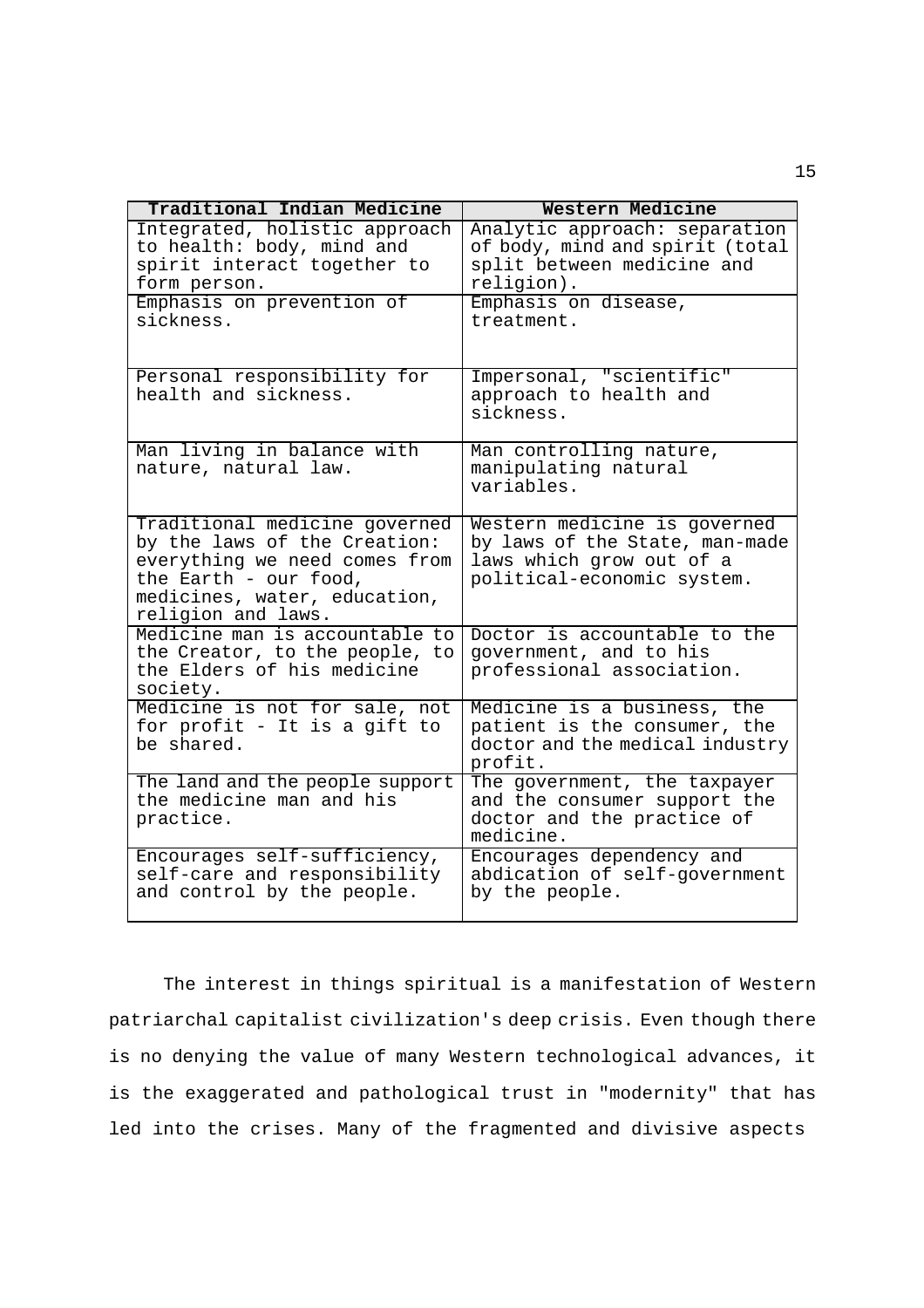described on the right account for the dis-ease Westerners feel as they are buffeted by schizoid public services and by public institutions based on dualistic philosophies. Because in the West the spiritual aspects of life have typically been separated from the 'material' world, the spirit has become more and more been eroded and people now look towards the 'East', the Natives or pre-industrial traditions for what has been destroyed in their own culture. This search derives no doubt from a deep human need for wholeness of the bodymind, the spiritbody, but few know how to go about it without the fragmented and commodified way in which the New Age, for example, seeks to market and package spiritual things.

 Many North American women are re-exploring animistic philosophy as an alternative to deficit-thinking, and ecofeminist envisionings of balanced living overlap with central aspects of Native belief systems: both oppose the materialistic emptiness of the "technotrance" and topdown ideologies. For Native people, the term "health" means balance and harmony within and among each of the four aspects of human nature: spiritual, emotional, mental and physical. They point out that over-focusing or under-focusing on any one aspect upsets the balance of the four. "Mental health" is one part of our total being, and the aspects of spiritual, emotional and physical life must also be considered. xxiii

For Native women and for Third World women who fight for the conservation of their survival base this spiritual "icing-on-the-cake," the divorce of the spiritual from the material is incomprehensible for they continue to regard the earth as a living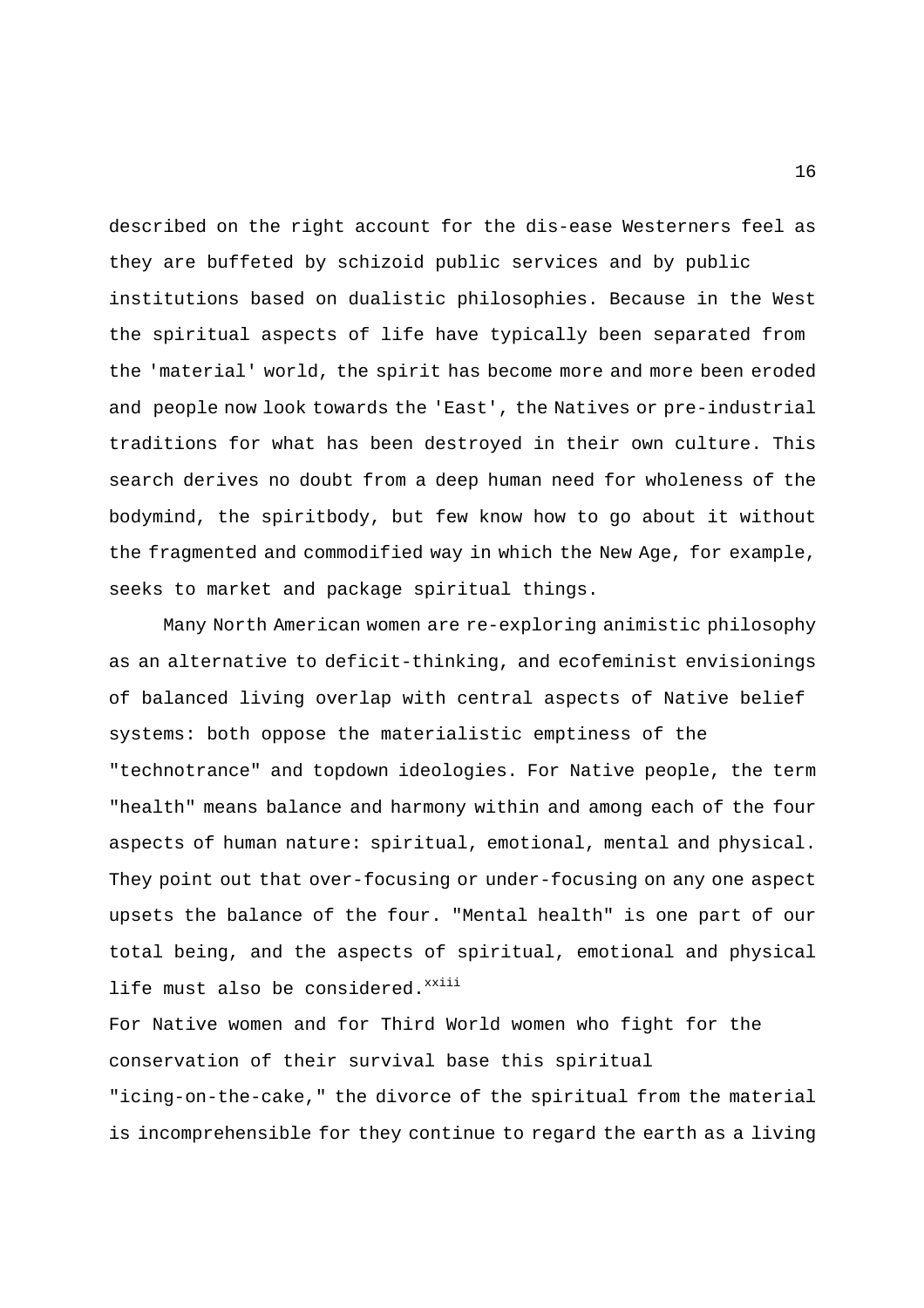being which guarantees their own and all their fellow creatures' survival. They respect and celebrate Earth's sacredness and resist its transformation into dead, raw material for industrialism and commodity production (Mies and Shiva, 1993, 19). The bear rituals to which the bear/woman motif is linked were occasions for atonement; the participants expressed their sorrow and guilt at having had to kill the bear for their subsistence needs, but the ceremony represented a thanksgiving to the bear's guardian.

 The bear's skull was ritually hung on a tree to ensure its return to its ancestor in the skyworld, and to ensure the continuity of the death-rebirth cycle in nature. The marriage of the woman and the bear, sometimes before, sometimes after the ritual feast commemorated the totemistic origins of the people in and its intimacy with the animal world. Instead of bears and women being seen as mere resources and representatives of "passive nature", they were respected and venerated as the very life-principle itself of the bear hunting societies.

 A similar attitude stressing balanced relations and connectedness with Nature marks the ecopolitics of Sami women. To quote Elina Helander:

 The Sami also possess the kind of knowledge that Western culture does not fully acknowledge as valid knowledge ... The direct knowledge gained through shamanistic methods and experiences and through a long–lasting stay in Nature makes people conscious of the interrelatedness of animals, stones and other natural objects and beings. Ecological thinking becomes an important factor in the maintenance of these mutual relationships.

.... [Christianity] pays attention to personal salvation, emphasizes an individual's access to heaven and grace. What happens with the Earth as a collective home base for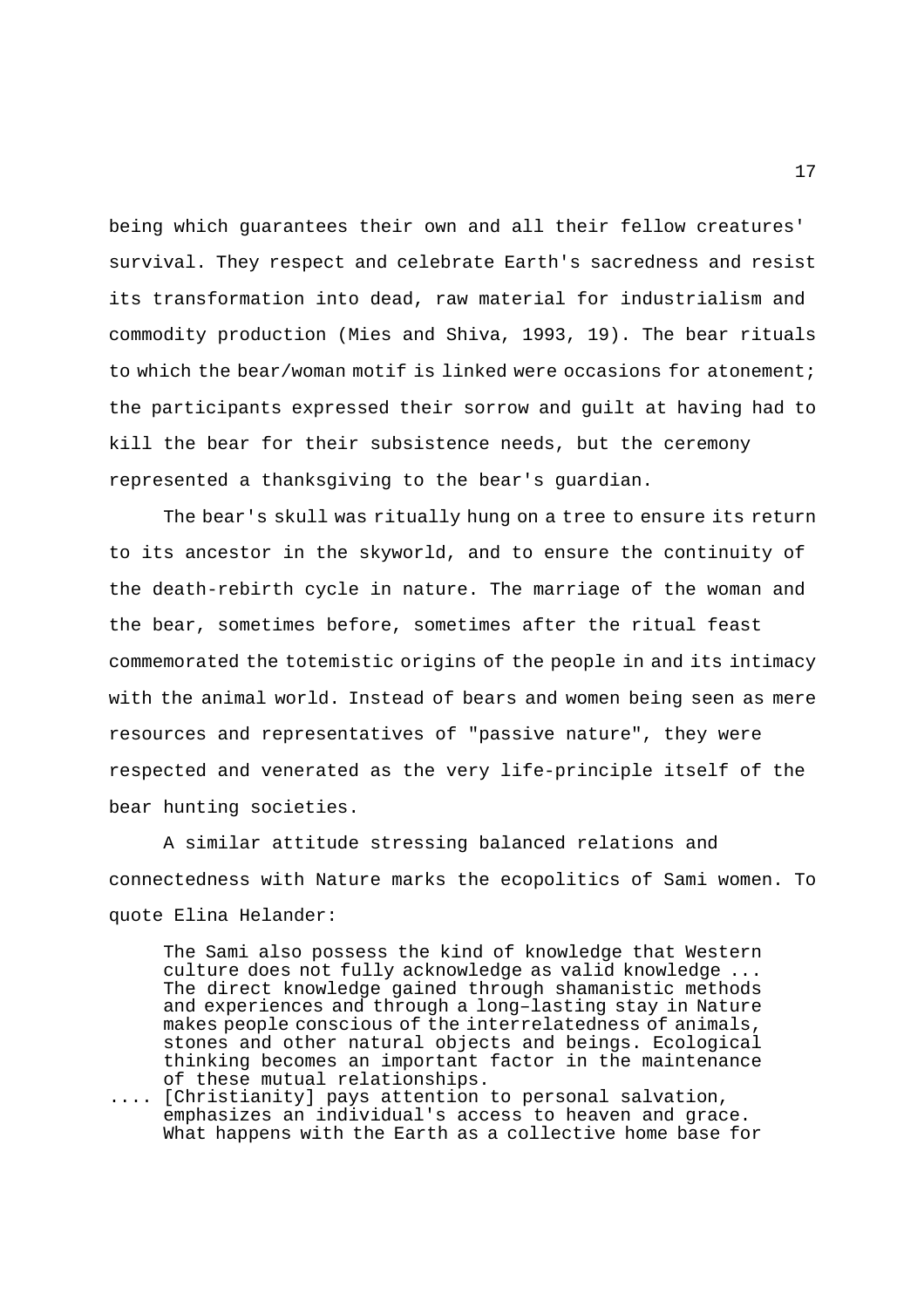humans, animals and other life forms is not relevant  $\dots^{xxiv}$ 

Sami philosophy in its most ideal traditional form contrasts, indeed, sharply with top-down philosophies and epistemic conventions of the dominant Western philosophies. Helander argues that respect for the Earth is the root of all other, including academic relations. Whether or not this is true of practice, the lofty ideal echoes the ancient values of Finno-Ugric peoples:

.... The philosophy of Indigenous peoples, in which Mother Earth is central, has been passed on to us from our forebears. Our task, which we have received from Mother Earth, is to look after our lands for future generations. This philosophy is grounded in its own power and right. (1998, 161)

This is the balance that we have lost, and which the so-called primitive societies understood as the sustainable basis of life. People as closely related linguistically and culturally as the Finns have come to see the animistic subsistence perspective as a thing of the past, yet the stories about women and bears are the pawprints that lead us Finns back to our shamanistic philosophies. The forest, too, whose embodiment the bear was believed to be, is being discussed in non-mythic, archieconomic terms. It nolonger "moves" or has its "väki" (special force, energy, mana)--now it is merely so many square kms of potential pulp.

## BEARS AND SPIRITUALITY

 The motif of women and bears offers multiple correctives to the global dysfunctional politics that ecofeminists oppose.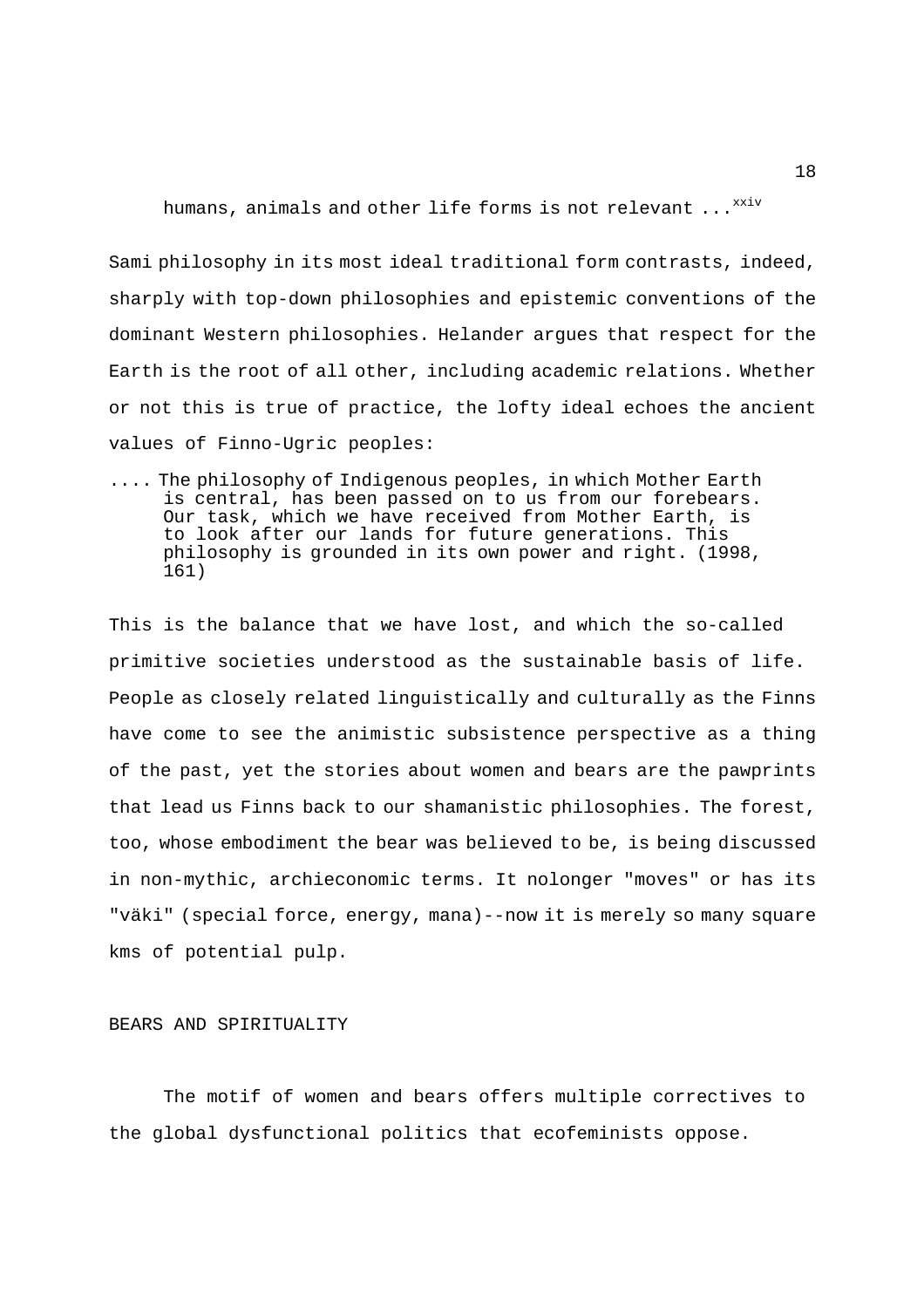The animistic philosophy of the bear hunting societies has made a come-back in the pagan, pre-christian or 'non-denominational' spiritual practices of many North American (and some) European ecofeminists. As women in various peace and health movements re-discovered or re-invented as a value the interdependence and connectedness of everything, they also rediscovered the non-pompous, simple spiritual dimension of life--the realization of this interconnectedness is what many now refer to as "spirituality." For many women disillusioned by the dominant patriarchal religions which collaborate with colonialism and contribute to the denigration of women, nature and "primitive peoples," spirituality is the "numinous," "awesome" religious sentiment pervading all things and beings, minus all its exploitive and destructive connotations. Of course, the very term 'spiritual' means different things to different people.<sup>xxv</sup> One might agree, however, that a defining feature is its resistance of hierarchical and dogmatic orderings, and that it is not connected with commercial exploitation (an ideal which does not always stand the test of New Age consumerism). Some refer to the spiritual as a general female principle permeating everything in nature.<sup>xxvi</sup> As a type of connecting principle, an embodiment of Eros, spirituality can be seen as having more affinities with the positive uses of magic than any organized form of worship. For many North American "witches" spirituality has to do also with women's sensuality and sexual energy, because it is this natural and joyful life force that links them to each other, to men and to other life forms and the elements.

19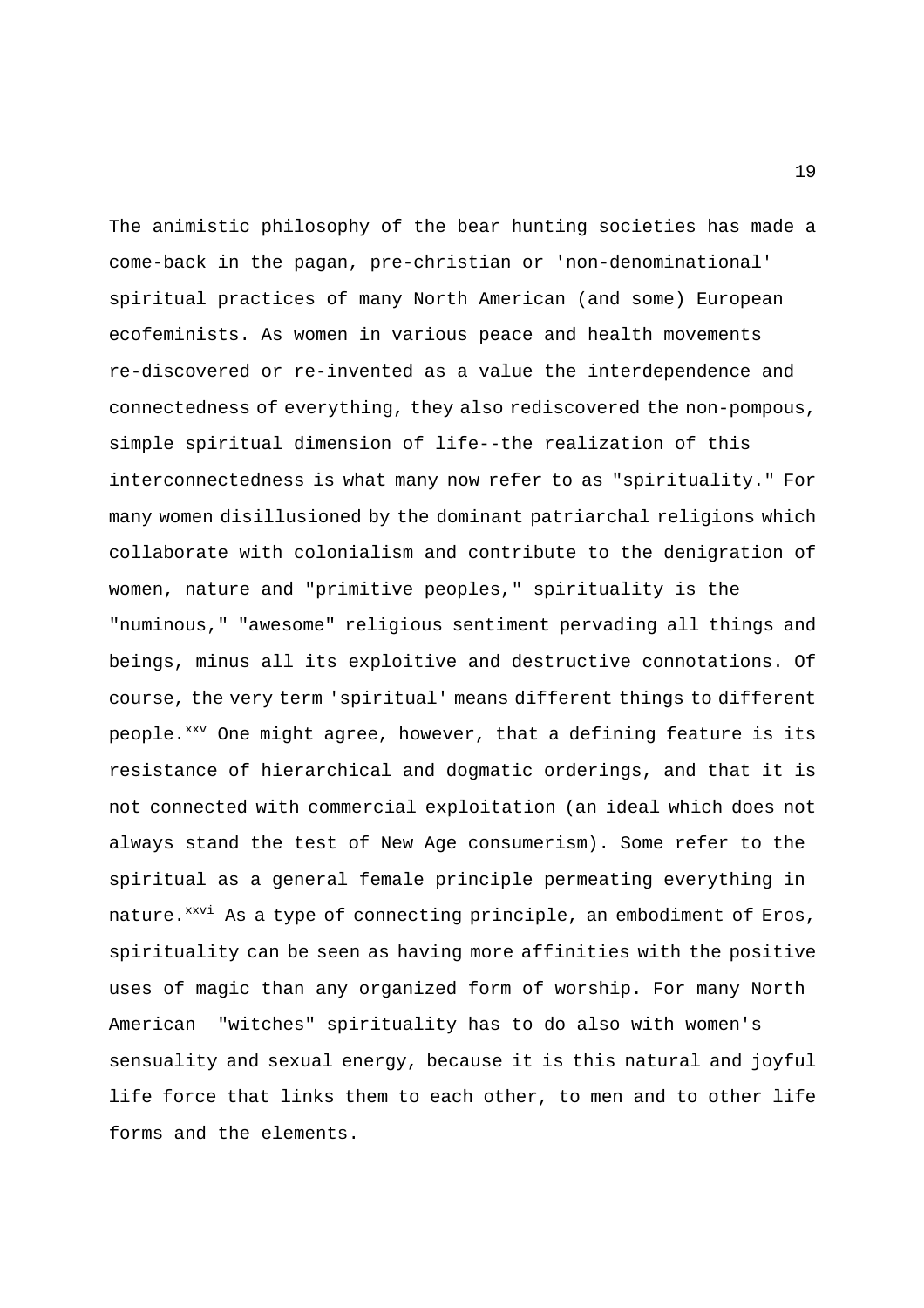Traditionally, feminists have tended to focus either on spirituality or on politics, or on the end product rather than the creative, spiritual process. In contemporary spiritual practices they are, however, seen to be intrinsically interrelated. Spirituality has typically focussed on the individual's uniqueness and individuality while politics has emphasized one's membership in a group. At best feminist spirituality centers on our interconnectedness and sense of oneness, without ignoring politics.

 For me, spirituality is a politics of affinity; it is the energy calling forth our deepest feelings of belonging, to ourselves and our communities, and to nature. By worshipping the bear, my forebears did not celebrate nationalistic boundaries but the fluid borders between self and the animal world.

 Mies and Shiva discuss the close affinities between the ecofeminist beliefs and ancient animism when they point out that

The ecological relevance of this emphasis on 'spirituality' lies in the rediscovery of the sacredness of life, according to which life on earth can be preserved only if people again begin to perceive all life forms as sacred and respect them as such. This quality is not located in an other-wordly deity, in a transcendence, but in everyday life, in our work, the things that surround us, in our immanence. And from time to time there should be celebrations of this sacredness in rituals, in dance and song. (1993, 18)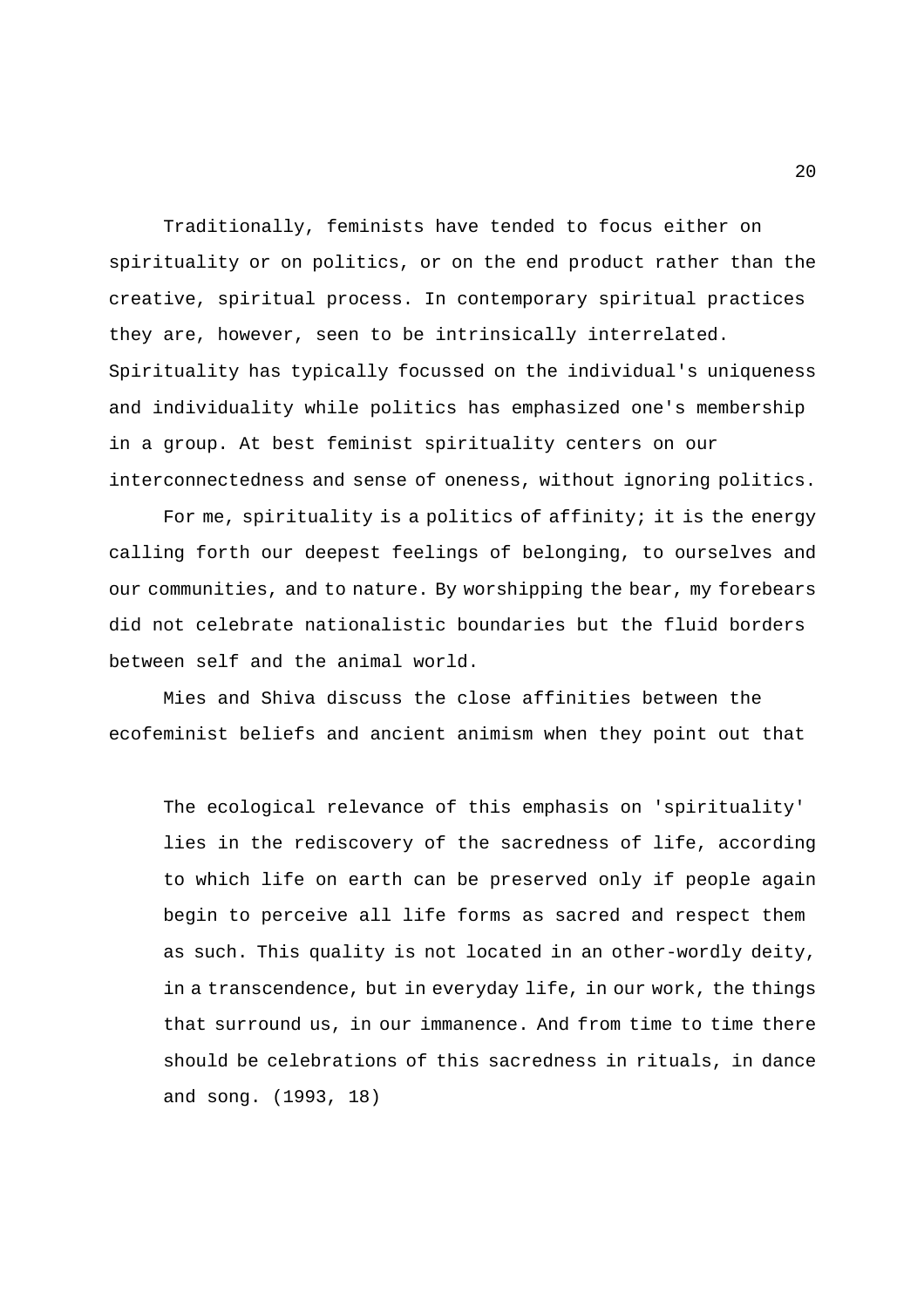The sacredness of the Earth is such a central concept in Native women's, and in general, Native people's writings, that it would be easier to quote the sources where it is not evoked, than the ones where it is present.

 Ancient tales about women marrying bears provide important information about women's spiritual roles and of the socio-cosmic organizing principles of bear hunting societies and times. Elements of this old worldview suggest the roots of the Native Sweatlodge and also of the Finnish sauna in ancient bear societies' social attitudes. They combined the spiritual, social, economic and psychological dimensions of holistic living. The bear rituals following the ritual killing of the totemistic bear resulted precisely in the celebration of sensuous energies, song and dancy and merrimaking beyond the Christian fear of the female, of matter and the body. Women marrying bears were espousing the spiritual as a natural form of sensuousness; as very spirit of Nature embodied in its most respected representative: the bear, and as their own furious, furry, ambivalent, natural realm of instinct, the body, the spiritbody.

 The very notion of `multidimensional' healing which is gaining currency in the popular, alternative health movement calls for the deconstruction and dismantling of the category of nature vs. culture reified within Western androcentric patriarchy. The animistic societies were most significantly not rooted in dualistic models, nor in the hierarchical separation and reification of the mind/body. In fact, they did not even seem to draw such important and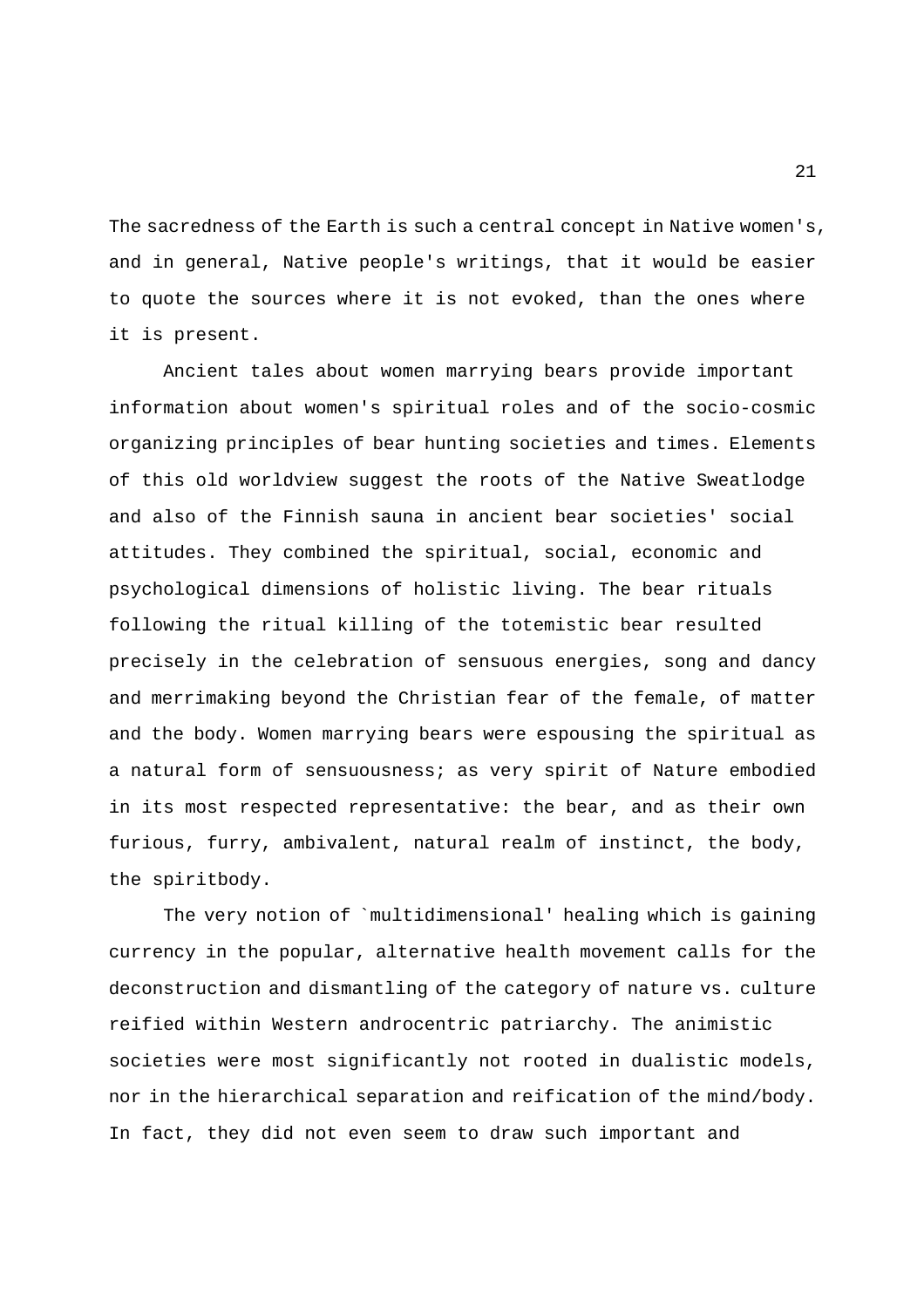taken-for-granted distinctions as human vs. animal or reality vs. dream world but allowed for situations and states of mind where there could be some blurring of such realms. In contrast, the dominant, schizoid male body politic is rooted in a dysfunctional set of dualistic and hierarchically ordered oppositions which we need to keep on exposing and transforming for a healthier social organization to emerge. I have in mind such oppositions as body/mind, male/female, primitive/civilized, spirituality/politics, story/history, fiction/reality, whore/madonna to name a few. Their hierarchical rather than heuristic ordering is the root of violence in its various manifestations. To link and associate women and Native peoples in an essentialist way with Nature has had serious socio-political and health implications for these groups. Because the oppositions are not rooted in complementarity but in a structure of inferiority/superiority, control and subjugation, being ascribed the less honorific label (with the polarizations noble savage/drunken bum, whore/madonna as some of its manifestations) has contributed to the structural basis of cultural and gender-based violence.

 It is precisely here that the pre-christian, pre-industrial, pre-dualistic and hierarchical animistic societies of ancient times reveal the practical wisdom of their visions and socio-cosmic outlook. Instead of looking upon the animal, female and natural realm as inert or passive matter to be controlled, penetrated, harnessed, turned into a resource for "development", important rituals such as the bear ritual served to celebrate and consolidate the interconnectedness that was perceived to form the core of all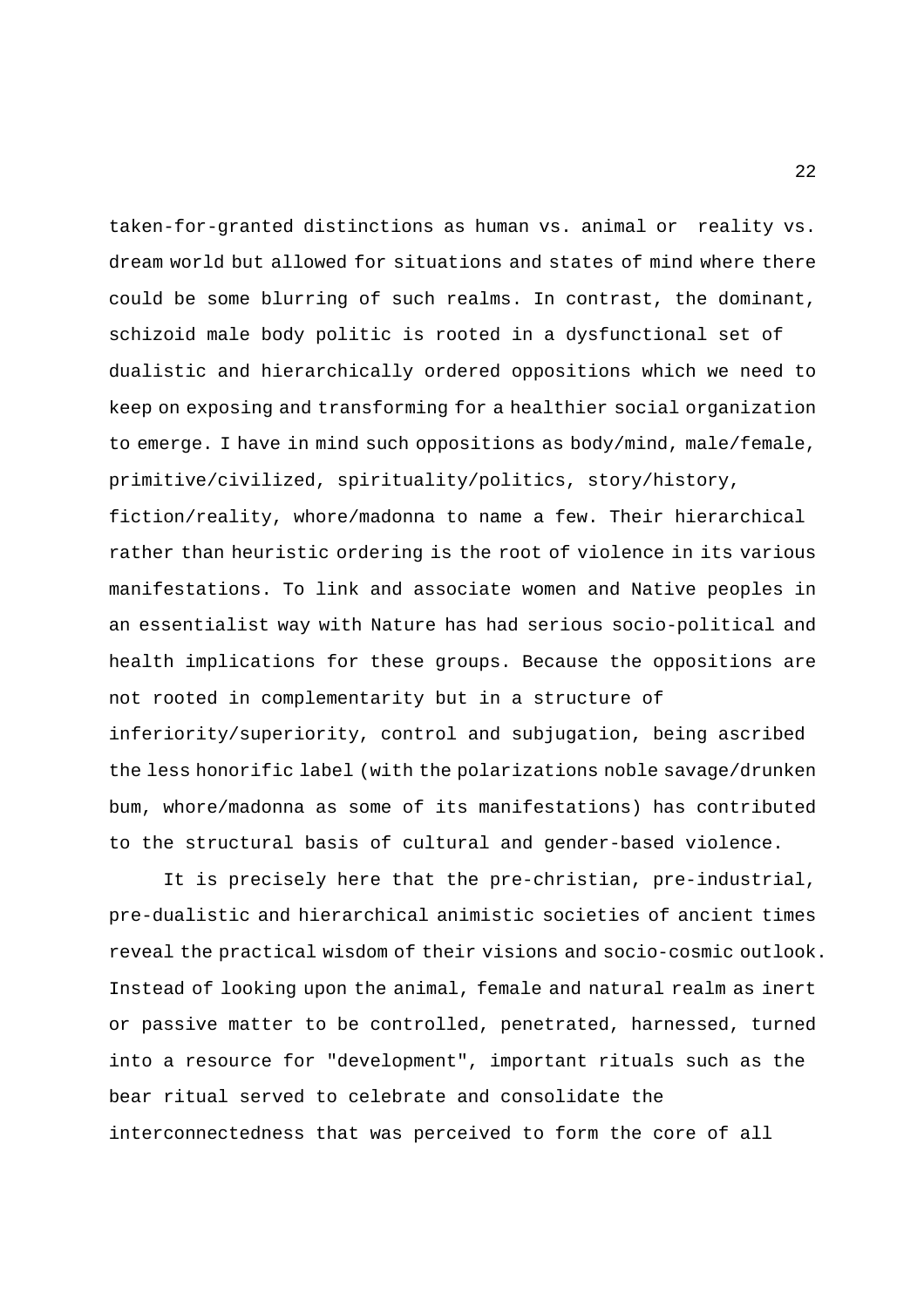relations; those between men and women, humans and animals, humans and the entire natural environment.<sup>xxvii</sup>

## THE CASE OF SEXUAL VIOLENCE

 The issue of sexual abuse is an apt example of the harm that the nature/culture split has created for women and the seriousness of the consequences increases when we take into account additional differential factors from class to ethnicity and age. I will discuss the sexual form of violence as an example of the impact that philosophical and scientific violence can have and how it is a result of the separation of the public and the private, the feminine and the masculine, self and other. To idealize women as mothers and as domestic guardians, reigning in the private domain is to conceal the consequences of such an economic division of labor; women's dependency on men economically, in terms of "expert" advice, spiritual, medical and cultural counselling, protection from violence.

 It is my impression that while sexual violence is not affecting minority women to the same extent in the Nordic countries, the links between sexual violence and the violation of ecobalance needs more attention here as well. Canadian feminists situate sexual abuse in the very broadest context of systemic violence and note that it exists on a deeply socio-political continuum that ranges from rape or individual to institutional, or systemic violence. In a culture that looks upon aggressive acts as manly and and places men on the side of culture, social regulation, authority with obedient, passive, submissive behavior as womanly, sexual violence is a semi-logical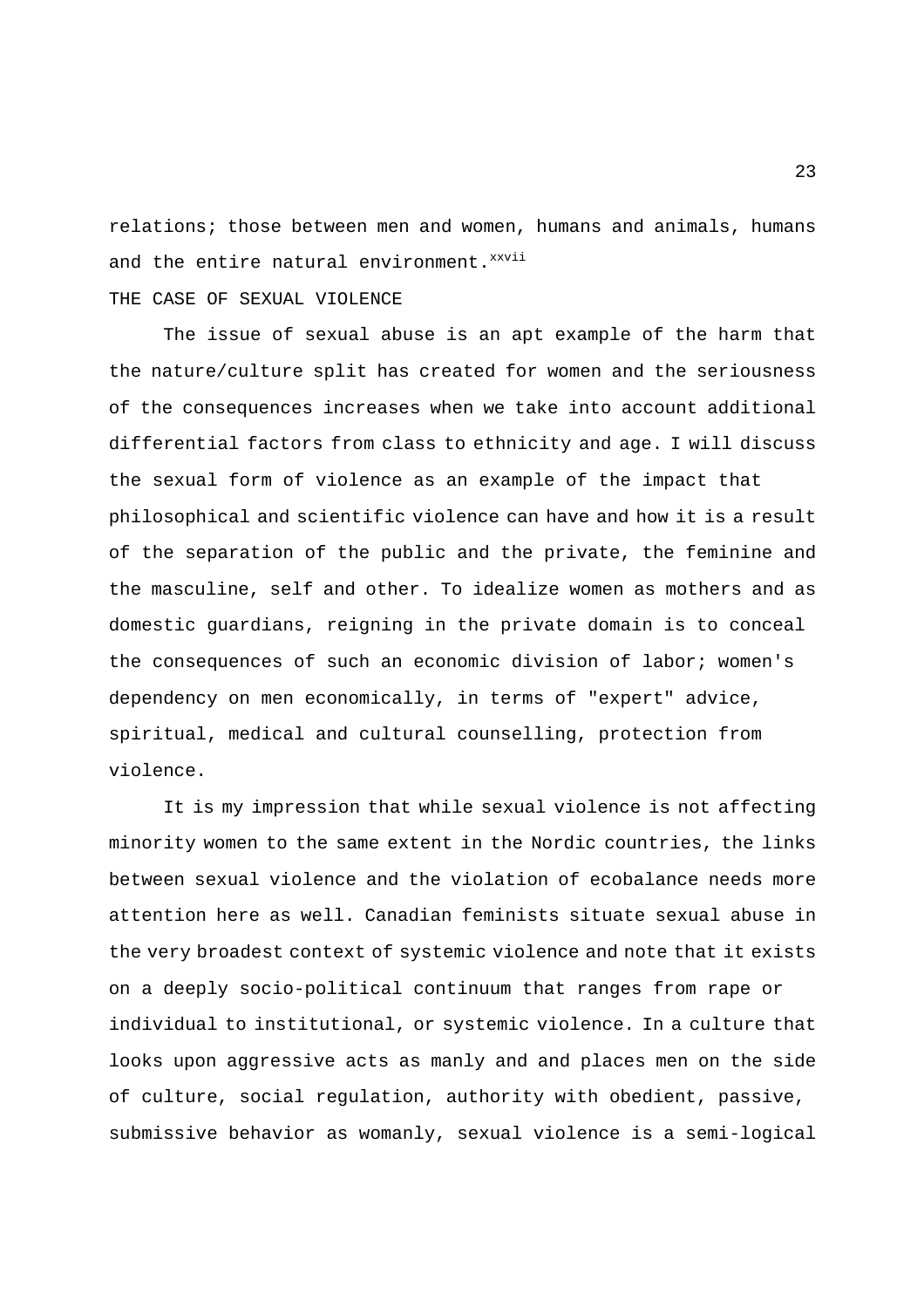extension of normal/abnormal male-female relationships, but also of Native/non-native relationships. Hence the importance of seeking socio-political models--even Utopian ones--that do not perpetuate the institutionalization of violence against women and minorities.<sup>xxviii</sup>

 These other social models expose the "unnaturalness" of the prevailing Western political thought and policies. Most importantly for abused women, they offer alternatives to the representation of women as passive handmaidens and servants of men, based on the whore/madonna dichotomy of Christian iconography. If sexual abuse is just one extreme manifestation of other forms of violence, healing, too, can only happen by reuniting holistically what the fragmented institutions have sundered. Psychiatry, psychotherapies, all dominant institutions in the West share an ideology of violence against women and other "others," for they conceal their own biases and lack of objectivity, rarely addressing the importance for healing of cultural symbols, communal rituals, self-esteem etc. The dominant medical research cannot help abused women if it remains tied to the same interests and clinical approaches as other forms of "science": xxix

 The feminist critique of science--particularly after Chernobyl--has made it eminently clear that all current science and technology is quite fundamentally military science and technology, and not just when it is applied in bombs and rockets (Mies, l986). Since Bacon and Descartes, modern natural scientists have been 'fathers of destruction' (Easlea, l986). If we take our responsibility towards life, women, children, the future, Mother Earth and our own human dignity seriously, we must first clearly state that this science is irresponsible, amoral, immoral, and second, that we no longer want to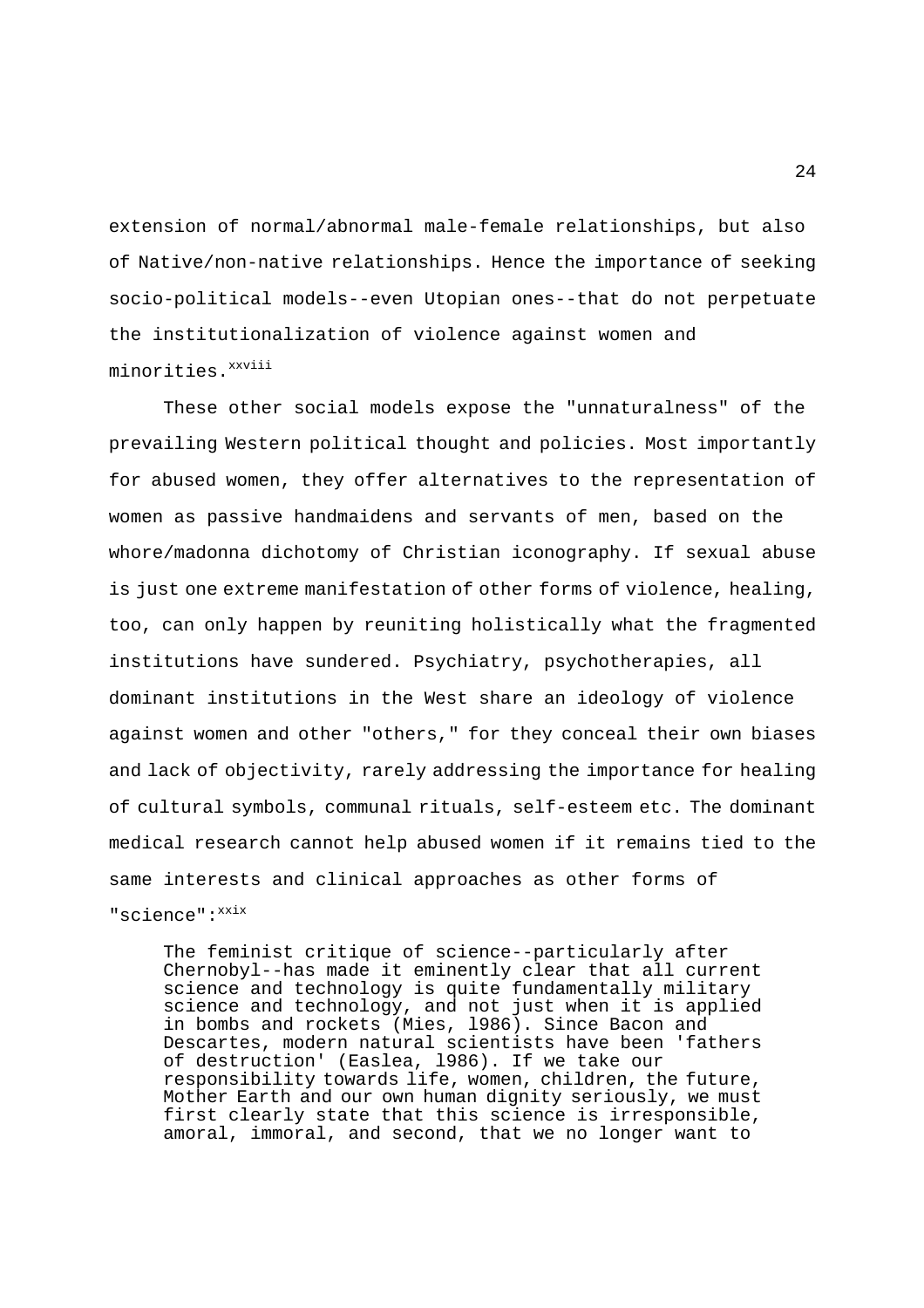go along with this game of a double moral standard--one set for the laboratory, another for private or political life. (Mies, l993, 51).

The separation of the physical, emotional, spiritual and mental dimensions of health and healing in the dominant biomedical model of health (and its lack of political dimensions) increases rather than alleviates the issues abused women face. It is important not to forget that cultural alienation and subjugation breeds substance abuse, alcoholism etc. and this in turn, breeds "domestic," i.e. male violence against women and children.

 Because sexual violence hits Canadian minority women in particularly harsh ways they cannot afford but raise awareness about the way in which violence vs. nature, women and the Native peoples is interconnected, and why a holistic ecopolitics implies fighting all forms of violence together rather than as separate issues. A major critique of androcentric Western philosophy is its fragmentation of important connections and the way it dichotomizes people and phenomena along hierarchical, profit-motivated lines:

 ... capitalist patriarchy or 'modern' civilization is based on a cosmology and anthropology that structurally dichotomizes reality, and hierarchically opposes the two parts to each other: the one always considered superior, always thriving, and progressing at the expense of the other. Thus, nature is subordinated to man; woman to man; consumption to production; and the local to the global, and so on. Feminists have long criticized this dichotomy, particularly the structural division of man and nature, which is seen as analogous to that of man and woman. (1993, 5)

Echoeing the central tenet and theme of most Native women's writing, Mies and Shiva write: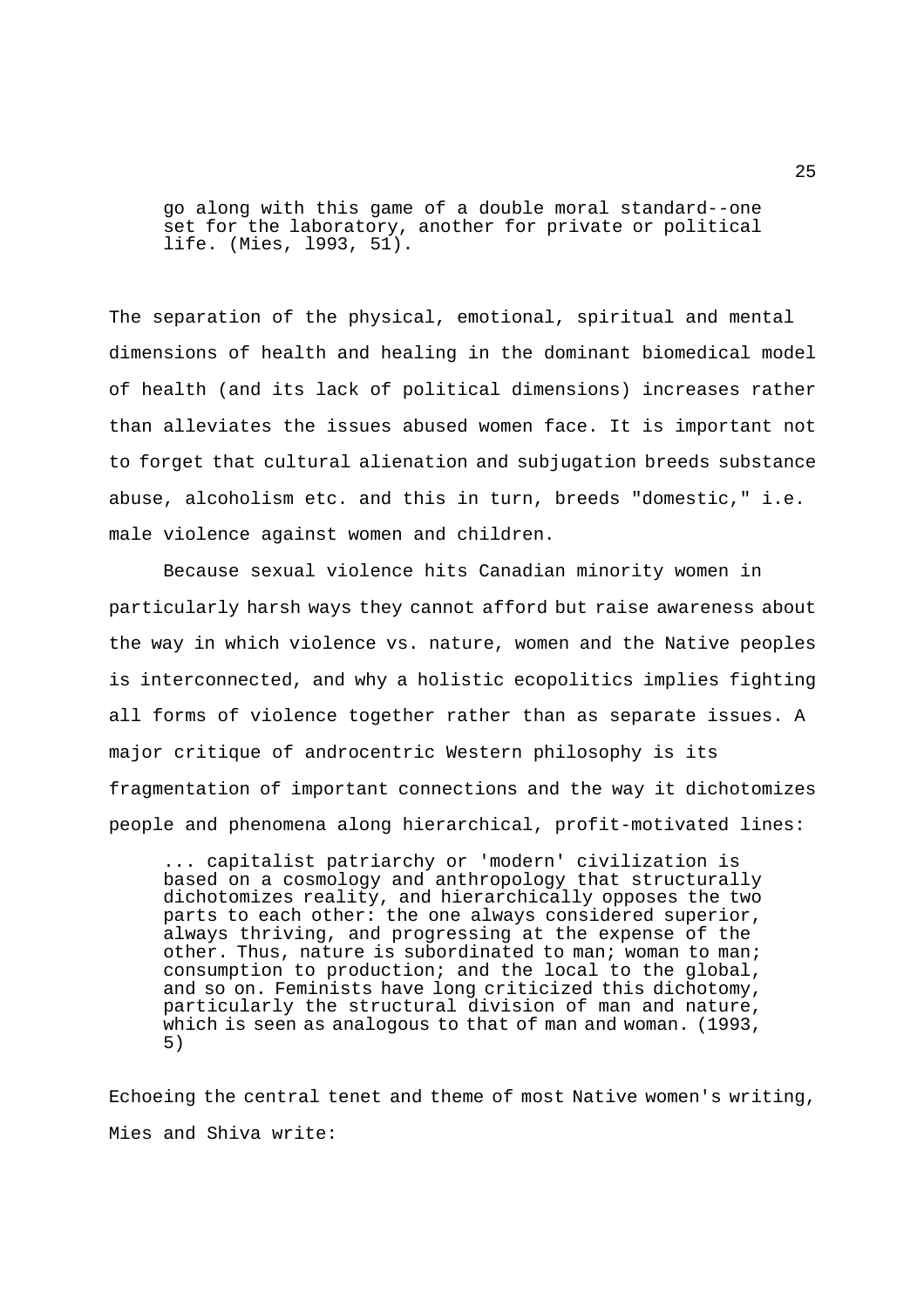... This celebration of our dependence to Mother Earth is quite contrary to the attitude promoted by Francis Bacon and his followers, the fathers of modern science and technology. For them this dependence was an outrage, a mockery of man's right to freedom on his own terms and therefore had forcefully and violently to be abolished. Western rationality, the West's paradigm of science and concept of freedom are all based on overcoming and transcending this dependence, on the subordination of nature to the (male) will. (1993, 18)

What other models of femininity are available for women either unable to conceive, or whose virginity is itself a memory of violence, who need other rolemodels of "femininity" than the dysfunctional and dualistic Western ones?

 For many Finno-Ugric peoples, among them the Hanti and Mansi, the Finns and the Sami, the original she-bear goddess, foremother represented the primal unity, origins of the people. She controlled supply of food and game and was greatly respected; sacrifices were given to her by all bear-hunting peoples. For the Finns, her name was Mielikki or Hongatar, Osmotar. There was no dualistic division to women as being on the side of Nature and men on an opposite side. Even though it would be idealistic to imagine that women were in all respects equal, that rapes did not happen for example, the social organization of ancient animistic societies echoes the political utopias of ecofeminists. In this world-view gender was not the root metaphor for the establishment of boundaries, roles and economic units. It is doubtful that compulsory heterosexuality with women as male possessions grounded social relations; we know this was definitely not the case with many Native North American groups. For example, it is known that among the Iroquois men held political,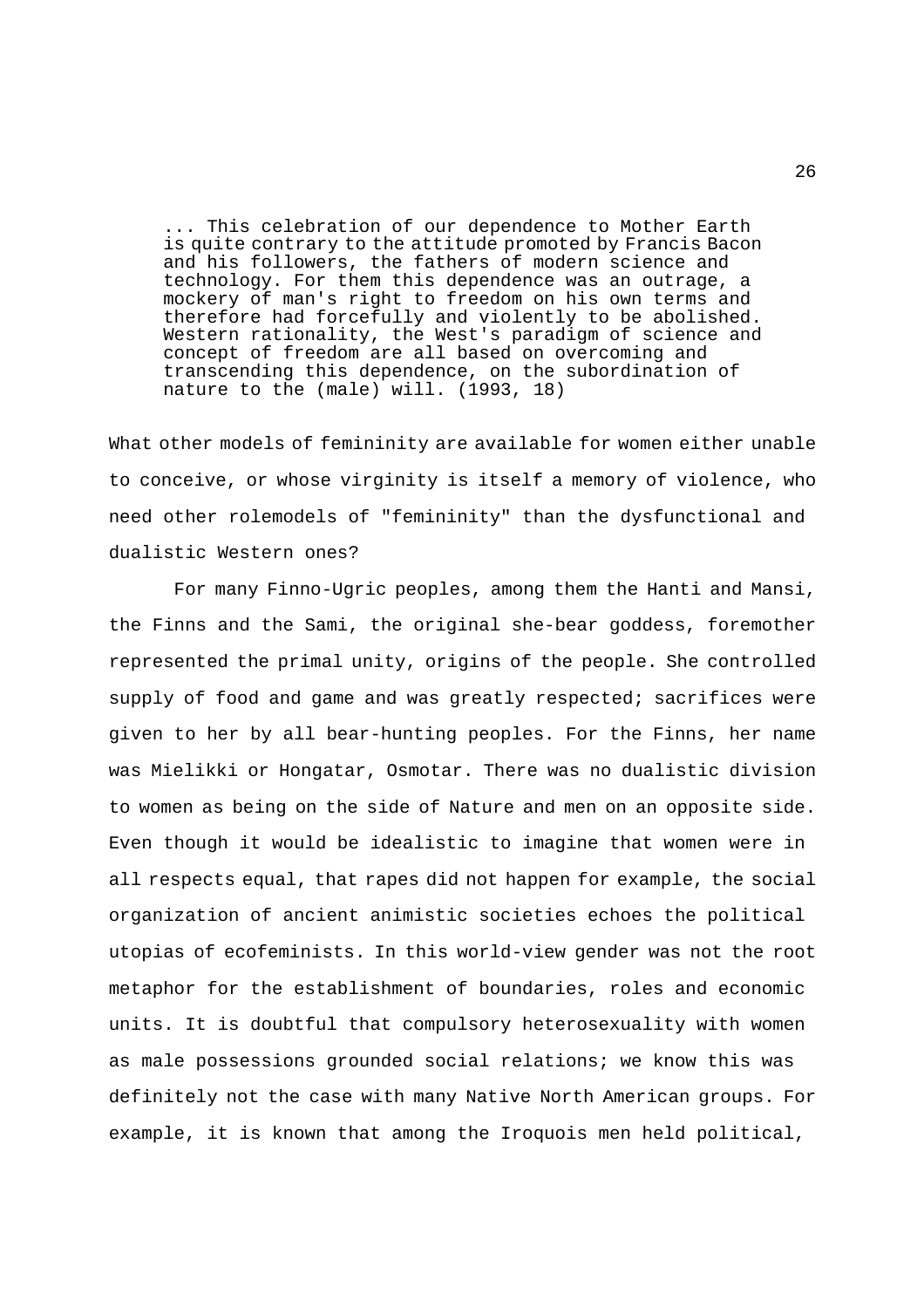women economic power.<sup>xxx</sup> This created the conditions for real rather than rhetorical complementarity, contrasting sharply with the Western governments' claim for "separate but equal" spheres of influence for the sexes (private vs. public). Also among the Iroquois it was the female elders that had the highest power allowing them to demote the male leaders who did not ensure the protection of the most vulnerable members of society. Nature and women were not the wildness that had to be tamed and controlled, for everyone was part of the continuum of Nature. This was part of the "pan-Indian" philosophy throughout North America, not just the North, despite obvious cultural differences between the many Native nations.

 The literature and oral traditions giving us information about ancient bear hunting societies suggest a social organization that was rooted in symmetrical realms of power, or rather, empowerment. In the context of the bear rituals, men and women also had complementary and distinct roles. We know much less of the woman-specific rituals because the ethnographic materials, on which much of the information resides, were mostly gathered by male scholars, missionaries etc. They often projected their nuclear family-assumptions, their presumptions about male priority and superiority, and often failed to even consider the possibility that women might have had their own powerful, complementary roles. On the other hand, because of ritual gender segregation, they may simply not have been introduced to the spiritual or socio-cosmic activities, duties, roles of women. Hence the speculative nature of the research on bear rituals and feasts. However, it is reported that both the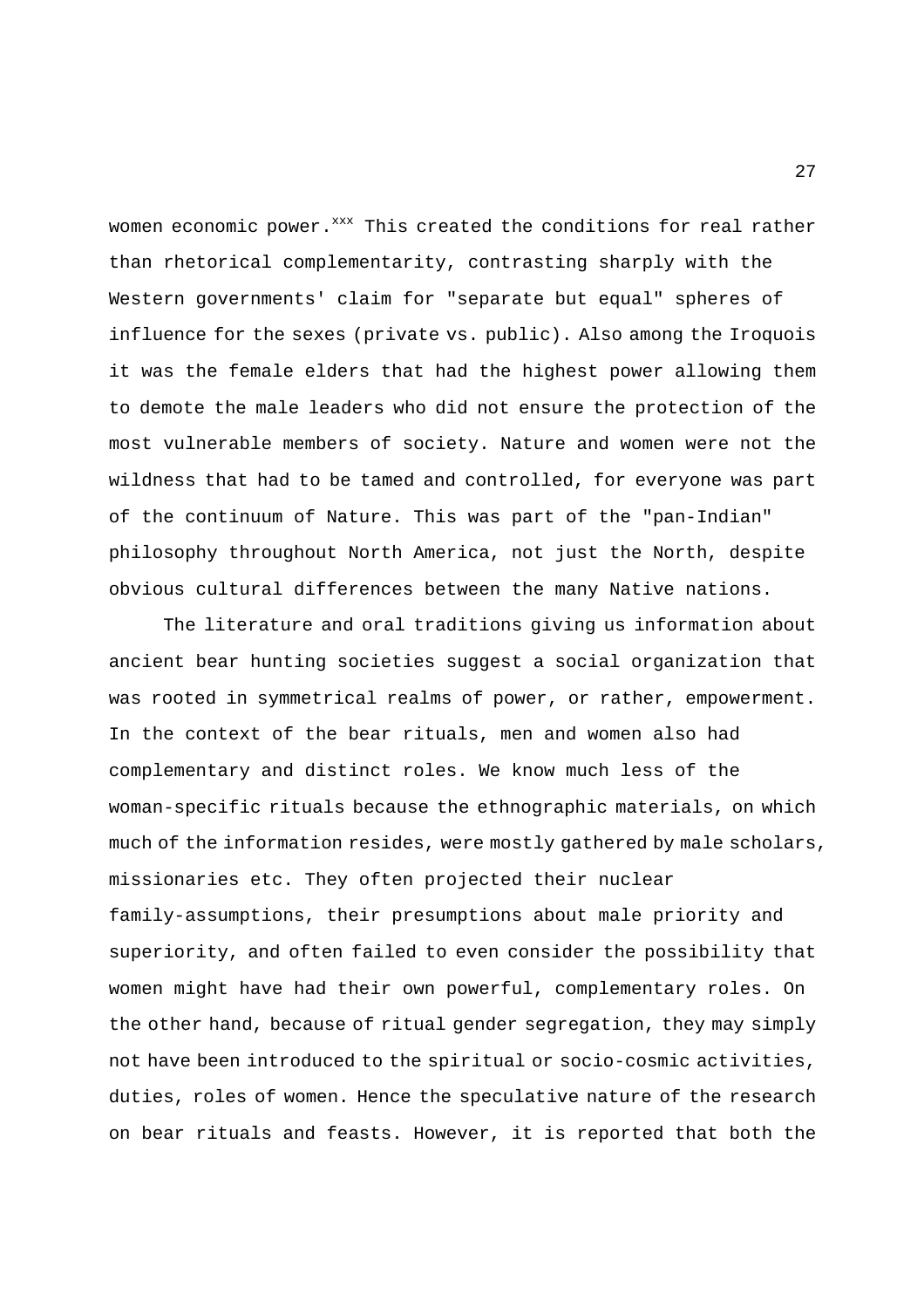Finns and the Sami believed that women and bears had a telepathic communication and could understand each other. Instead of this relative closeness of women to animals being a cause for social inferiority (as is the case in the Western view of women's lower physical nature), it gave them an important status as healers and shamanistic guides. It was the role of women to help locate the bear's den, and they had many other spiritually empowering, socially central roles in the bear drama.  $xxxxxxi}$ 

 I have evoked the importance of treating the consequences of sexual violence in a holistic way because it is an apt example of how the harm that fragmented approaches cause can be mended. The Native "sweats" as holistic healing rituals are used for a variety of purposes which are not relevant here. Of importance in this context is however their uses as holistic practices that defy the Western split medical model for treating sexual abuse. Whatever may have happened in the sweatlodge as a "bear's den" in the mythic past, even today many Native Canadian/American people heal the roots and impact of violence by withdrawing into the safety of the sweatlodge, an ideal space for the reunification and healing of the physical, emotional, spiritual and mental aspects of a person. The sweats are most appropriate for many of the long-term effects of abuse (dissociation, loss of self-esteem, psychic numbing, difficulty with touch, frozen chakras etc.) and reveal the healing power of cultural symbols, communal rituals and of faith. They also show the important role that nature, support and peer groups play in collective and individual healing: finally, they offer a functional alternative

28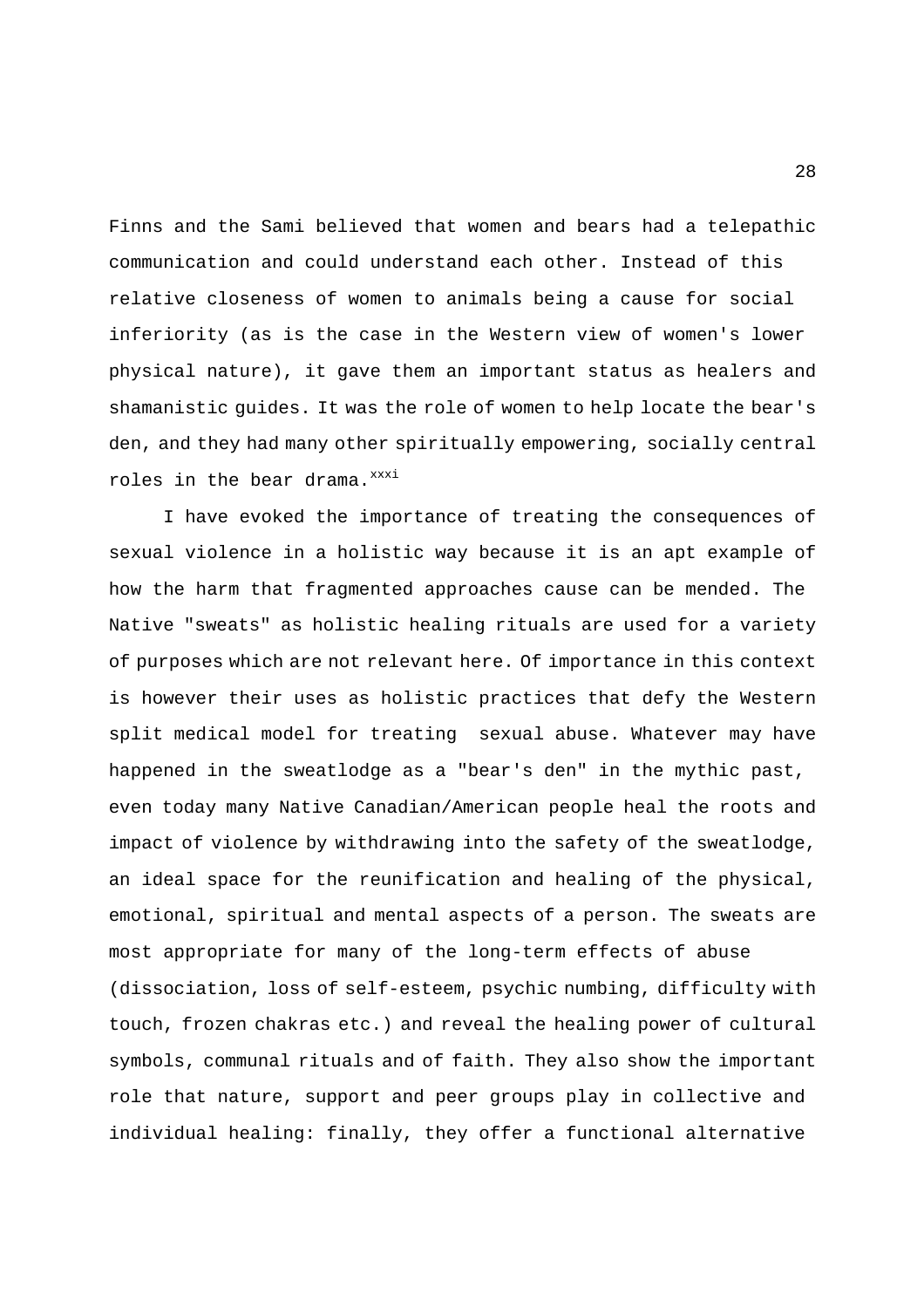to the uppers and downers that mainstream psychiatry pushes without addressing the root causes of women's depressions and "post-traumatic stress syndromes." They reveal the extent to which nature heals without invasive interference by "experts" and when we let healing follow nature's own rhythms and our own regenerative, creative powers.

 The sweats, also in the Finnish context, offer natural highs, when they are not approached merely for hygiene. As the Finns, too, used the sauna as the ritual, protective site for healing sexual traumas, they would be well-advised to revive ancient practices that have been dismissed over the years.

 The representation of women as idolized virgins/mothers is all the more traumatic for abused women that they may have lost their virginity in violent circumstances, and often end up having physical problems with their reproductive system. Collective healing necessarily means addressing such emotional root problems as lack of cultural and invididual rootedness, self-esteem and support, and if accompanied by spiritual imagery other than the virgin/mother idolization of patriarchal religions, they offer great spiritual solace for women as well. Hence the importance for Finns, also, to bring back into public knowledge the many female spirit beings, goddesses, guardians of health that Christianity changed into the "handmaidens of Christ" or, men in general. Abused women cannot easily regain their sense of Self, authority, self-love and self-trust, if the only available rolemodels are the virgin/mother image. As I have tried to show, ecopolitics does not imply the separation of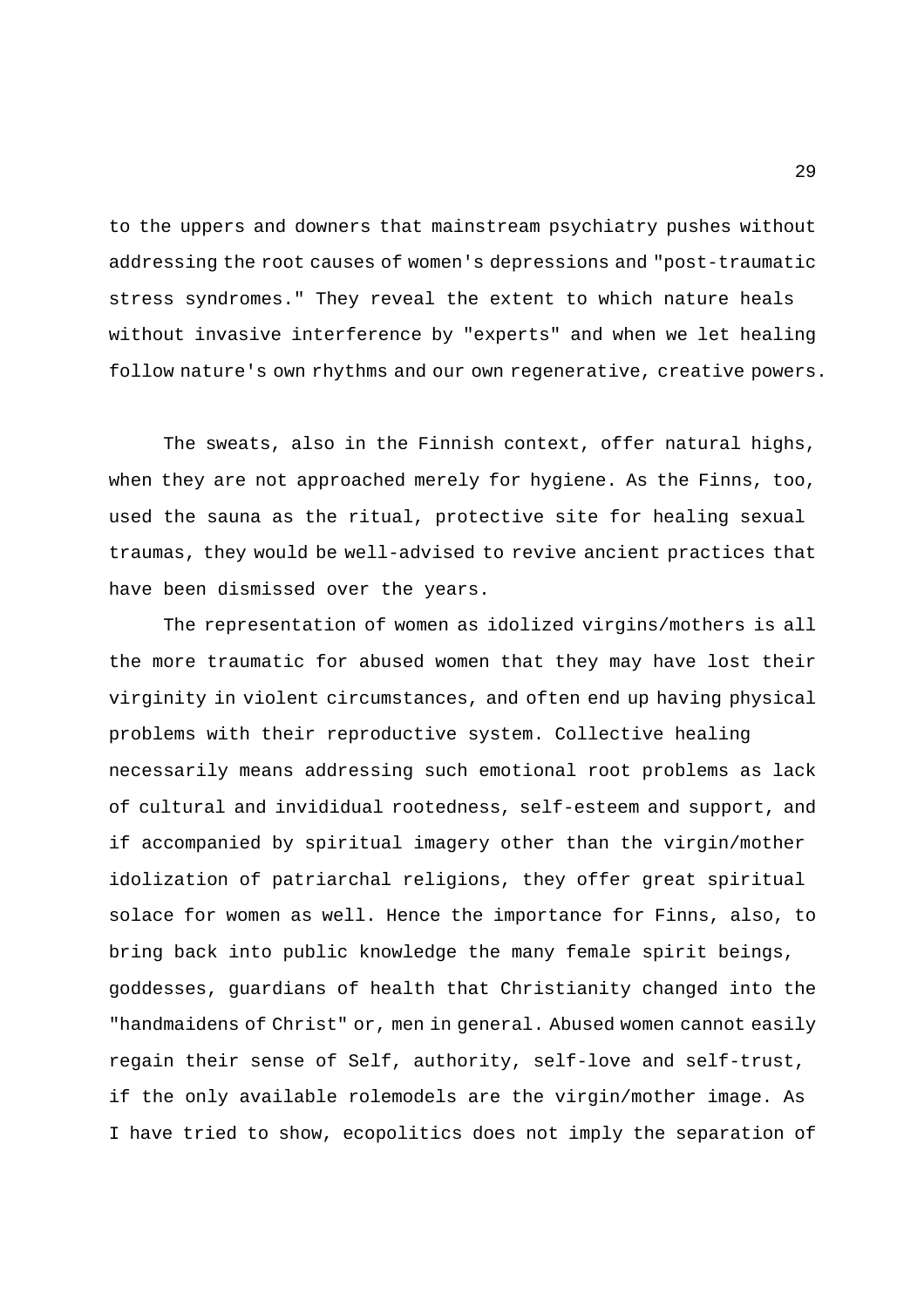ecology and politics, or of spirituality and economics, or of health, wellness and economic planning. Ecopolitics, on which the Native women are the leaders in world politics, is a holistic attitude rooted in balancing individual and communal rights and needs, on balancing human and animal relations, of avoiding exploitive and sexploitive profit-oriented policies and practices, and in working towards balance in all aspects of life, health, political and ecological planning, culture, spirituality. The sweats are in my mind a perfect representation, and reality, of the woman in the bear's den; after all, it is likely that the sweatlodge, built in the image of Mother Earth, is a spiritual container for a most central and lasting rebirth experience. To quote a Cree activist of women's health matters, Diane Reed:

 The fastest way to heal people who are sick is in the sweat lodge. It is the healing lodge of our people. The sweat lodge is like being in the womb of our mother, we are protected and we are safe there. That is where we need to go back ... When we discover our medicine wheel, we discover ourselves, our identity, our connections to the creator, to mother earth, to the grandfathers and to the grandmothers in the spirit world and our connections to animals and nature. The animals and nature can communicate with us. Because we have been brought up in a noisy society and with so much distraction, we have forgotten the ability to talk to nature and animals. We can understand what the wind is saying as it blows around us, we can understand what the bird is saying and we can hear the voices of our people. We can hear the voices of our grandmothers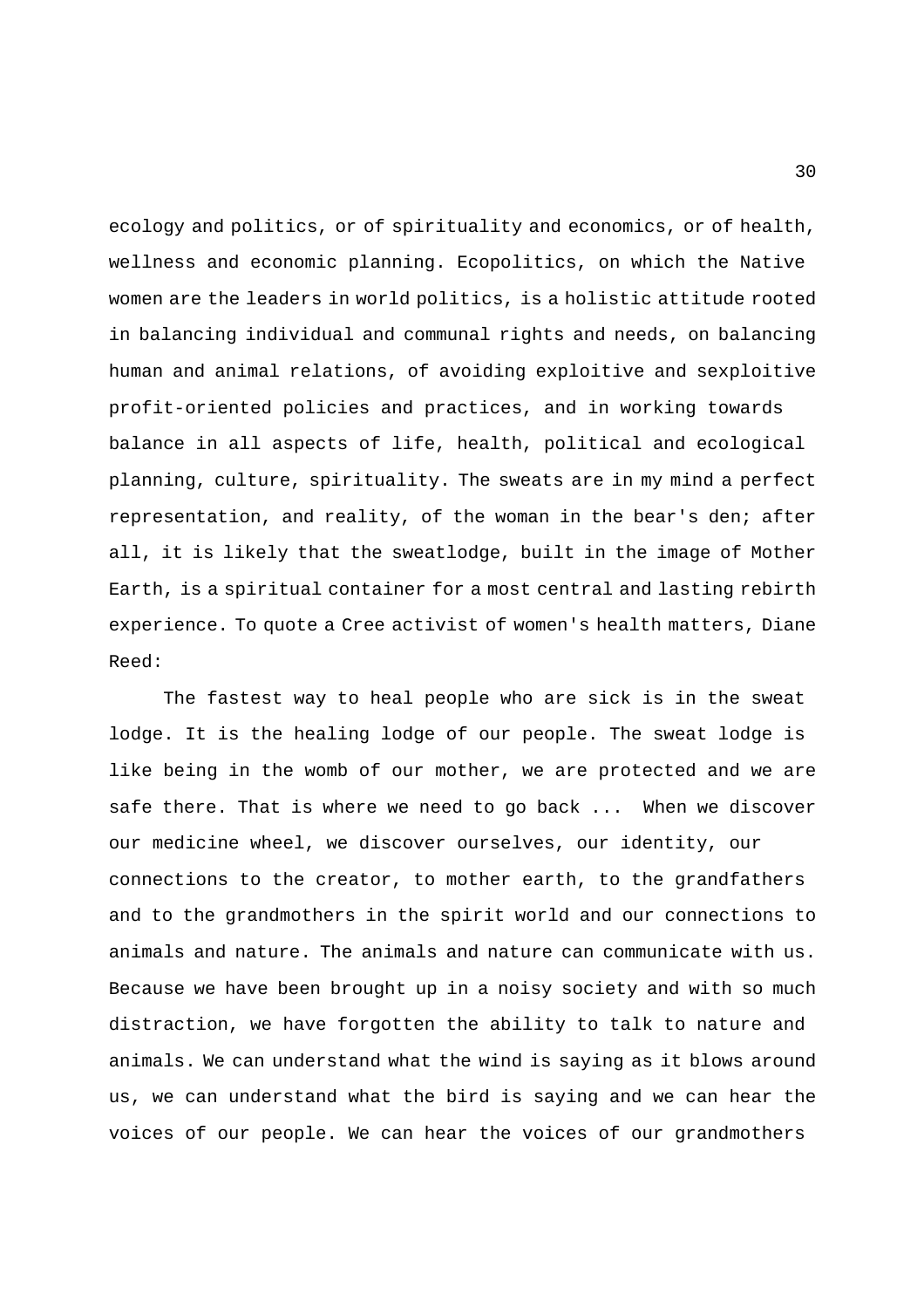and more and more as we go along in it we will understand what they say to us.<sup>xxxii</sup>

 People in the Western world are increasingly becoming myopic vidiots, so plugged into their machines--faxes, internets, cell phones etc.--that they nolonger see the forest for the trees--which they cut to support much unnecessary gagdetry and a toxic fast food industry. Clear cutting, downsizing and slashing funding to the vulnerable members of the society share an ideology of violence against women and Nature. Gadgetry itself claims to be a solution to the world's crisis of deficit, promising to generate mass consumption, job creation and profit--the main Religion of Western North America.

 To find a way out of cultural relativism, it is necessary to look not only for differences but for diversities and interconnectedness among women, among men and women, among human beings and other life forms, worldwide. As Mies and Shiva point out:

 The common ground for women's liberation and the preservation of life on earth is to be found in the activities of those women who have become the victims of the development process and who struggle to conserve their subsistence base; for example, the Chipko women in India, women and men who actively oppose mega dam construction, women who fight against nuclear power plants and against the irresponsible dumping of toxic wastes around the world, and many more worldwide. (1993, 12)

Hence, in their fascination with Native "spirit bears" and shamanistic female guides, ecofeminists, too, must beware of keeping all connections in the picture; of not separating the spiritually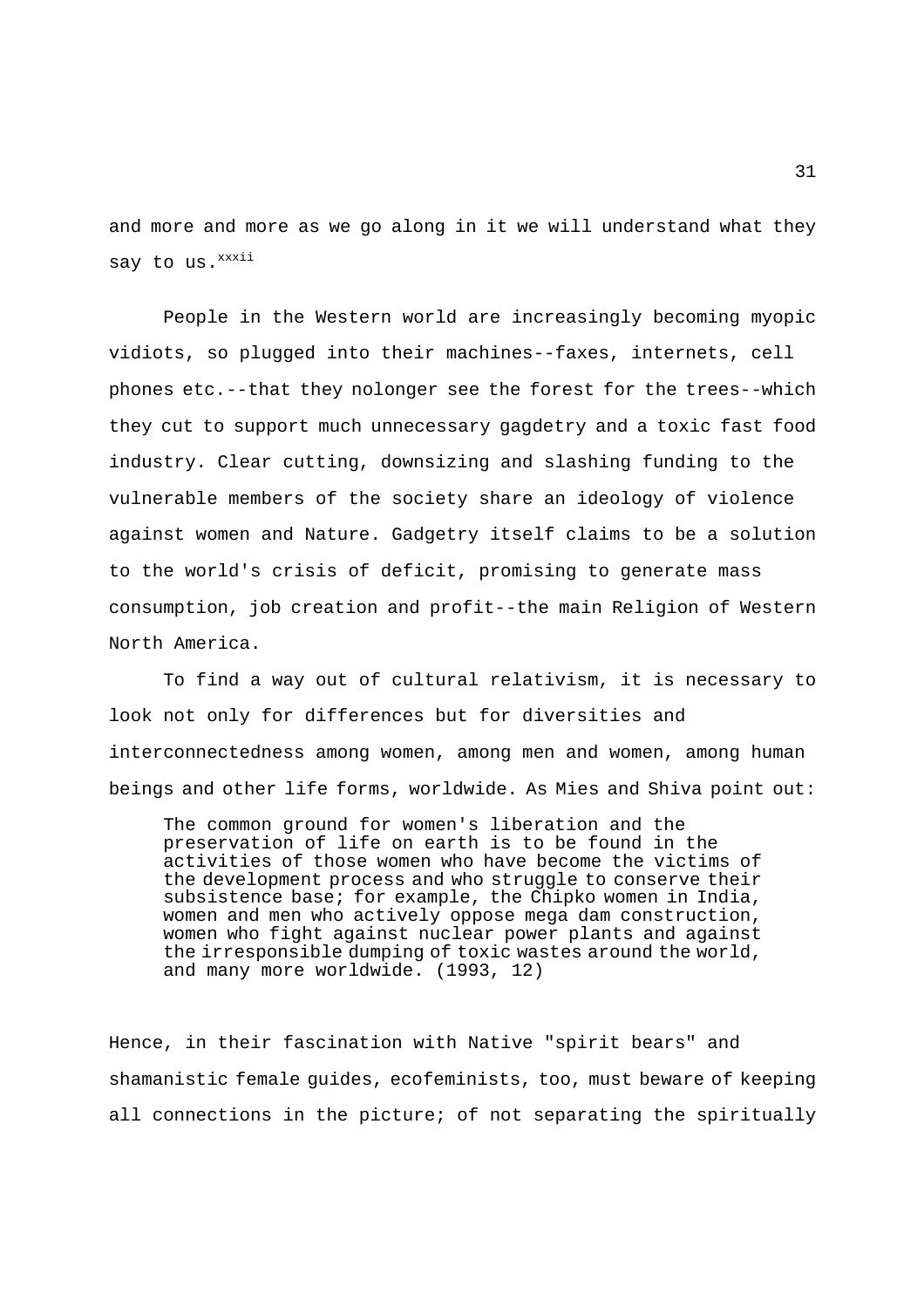attractive from the politically and ethically necessary--a constant vigilance about the uses of any research.

It is important for Finns, too, to know as well as possible our Finnish shamanistic and animistic beliefs, practices and philosophies. Otherwise there is the risk that one takes shortcuts through other, apparently more "exotic" cultures--such as the Sami, for example, in order to fulfill spiritual needs. For me, true spirituality resides in simple magic and natural sustenance, of the four primal elements--air, water, earth, fire--the most uplifting, trance-inducing and best of all, non-polluting, health-promoting rawmaterials of balance and graceful being. As I experience them in our Finnish bear's den--the sauna--I feel no need for fake rocks produced with cheap labor somewhere in Asia as "affordable" stand-ins for home-made magic. While feminist postmodernism hails the importance of local action, we must not forget the asymmetries of local and global:

 Local cultures are deemed to have 'value' only when they have been fragmented and these fragments transformed into saleable goods for a world market. Only when food becomes 'ethnic food', music 'ethnic music', and traditional tales 'folklore' and when skills are harnessed to the production of 'ethnic' objects for the tourist industry, can the capital accumulation process benefit from these local cultures. (1993, 12)

Much healing comes from rootedness in simple, natural values discovered in one's own soil. As one finds more and more peace in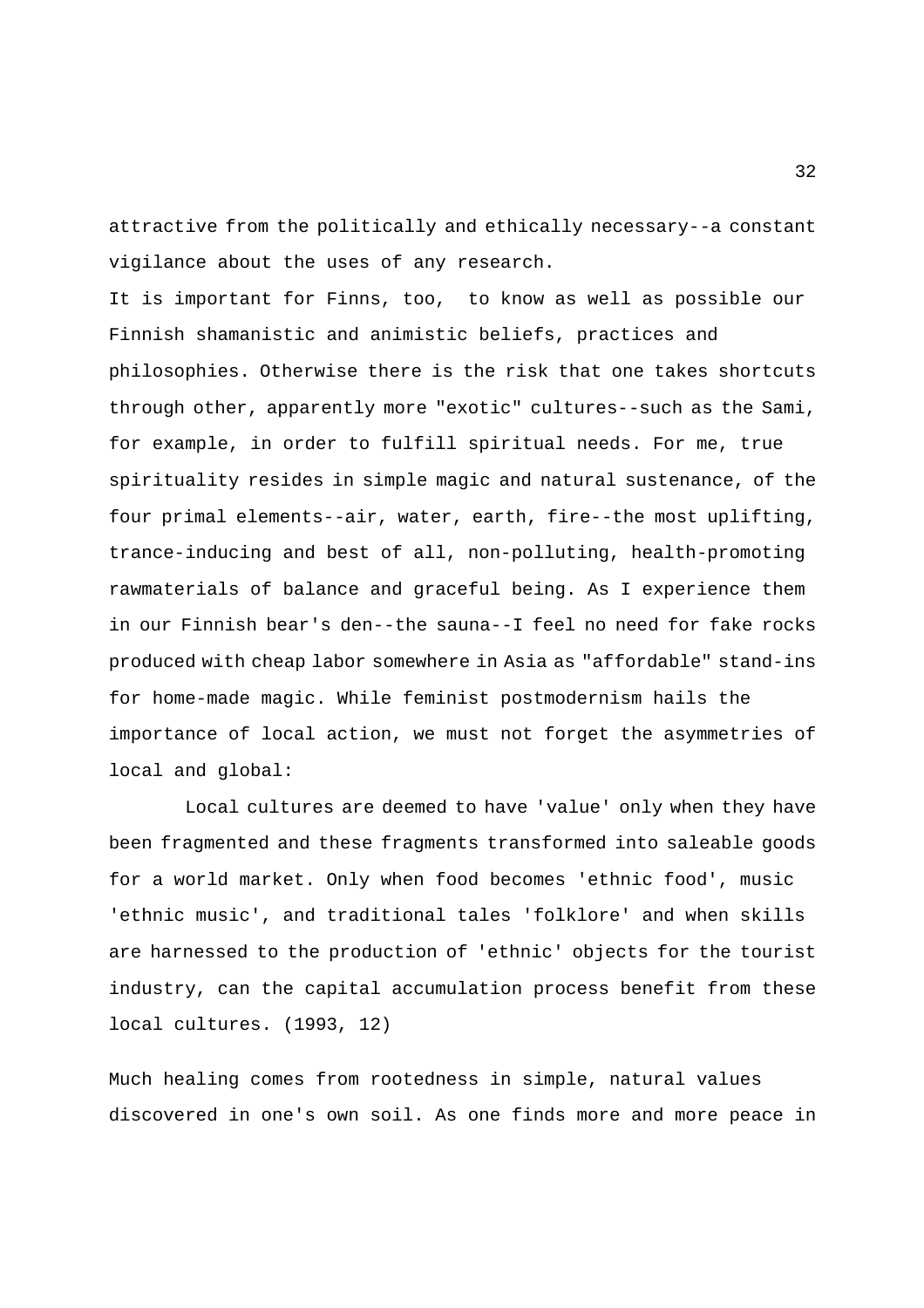nature and, as in my own case, in the whole ritual context of the traditional sauna, the need for empty, compensatory consumerism diminishes. As Mies and Shiva remind us:

 While local cultures are ... dissected and their fragments commodified, these atomized parts are then 're-unified' in the global supermarket, thereby procuring a standardization and homogenization of all cultural diversity. Cultural relativism is not only unaware of these processes but rather legitimizes them; and the feminist theory of difference ignores the workings of the capitalist world system and its power to transform life into saleable commodities and cash. (1993, l2)

Capitalistic values can, of course, co-opt the spiritual feminists' New Age beliefs and "products." Hence, our shared Circumpolar bear stories must not become new age commodities divorced from the broader economic and political context. There must not be one common Euro-Bear Story but resources available for all to express their specific and special variation on a theme--a politics of affinity, not homogeneity. The New Age movements have created new markets for ethnic curiosities, transcendental meditation books, crystals, records, self-help books and practices which are of differing quality. However, many of them are fragments taken out of their cultural and political contexts. At worst, this market represents yet another colonization by dominant groups of the cultural knowledge, wisdom and contributions of marginalized peoples. Native women continue to point out that after the material resources of the colonies have been seized, now their spiritual and cultural resources are being transformed into commodities for the world market. xxxiii CONCLUSION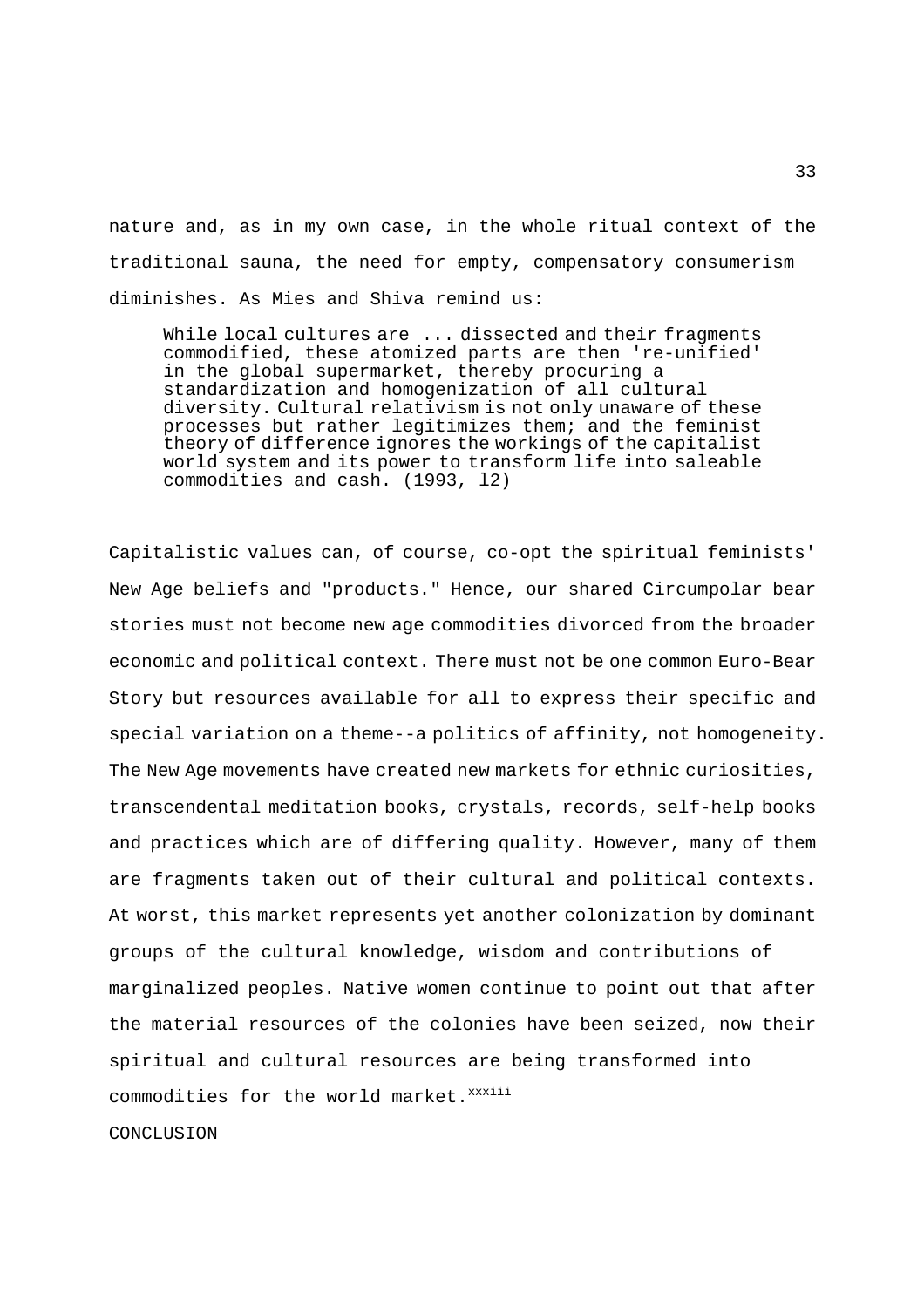The bear has been a compelling symbol of the space in-between, whether we call it androgyny, human-animal hybridity, cultural transitional objects, or anything else. As an alternative image for desire and the body, the bear is a most appropriate figure for a new politics of representation, for the good life rooted in interconnectedness of nature and humans. As a more challenging "first principle" than even gender, the she-bear allows for the subversion of the prevailing patriarchal binarisms (body/mind, nature/culture, woman/man, animal/human, primitive/civilized etc.) without the dangers of reverse essentialism. Maybe the solution to the ecological crises is that all women do what the stories to which I referred earlier suggest they wish to do: marry bears, produce furry children. After all, the essence of the stories about women intimate with bears is this; they role-model an attitude towards the feminine, the Earth and the animal world that is sorely missing from the global phallic politics: espousing and embracing the Self as half-self/half-other, not exploiting--the Other.

 I would like to conclude on a humorous note which is most appropriate since Native women more than others have taught me the value of edutainment--the power of satire and humor to mock dysfunctional politics, and to educate through entertainment: "As I understand it," said the American Indian [to one of the Puritan Fathers], "you propose to civilize me." "Exactly." "You want to get me out of the habit of idleness and teach me to work." "That is the idea." "And then lead me to simplify my methods and invent things to make my work lighter." "Yes."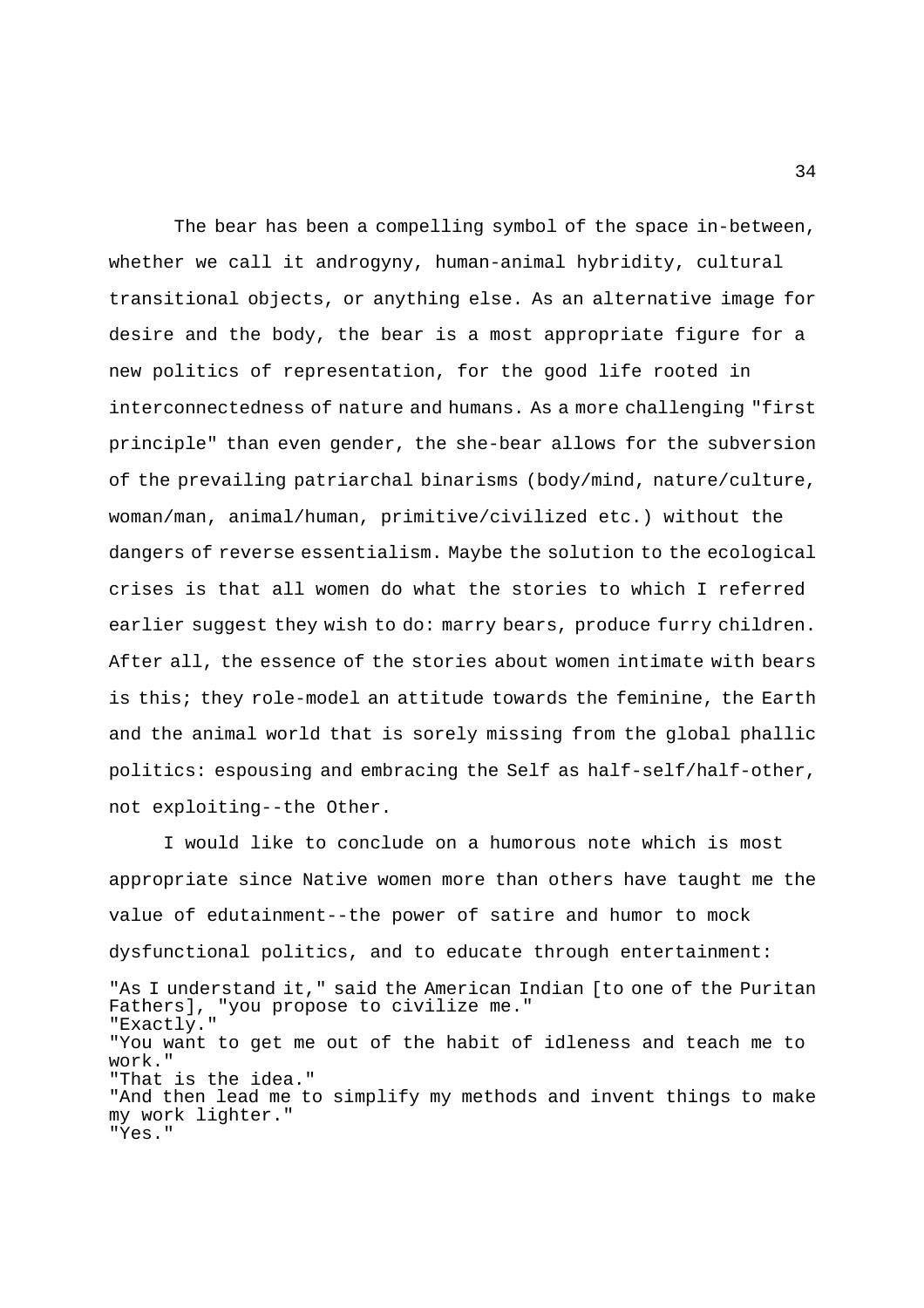"And after that I'll become ambitious to get rich so that I won't have to work at all." "Naturally." "Well, what's the use of taking such a roundabout way of getting just where I started from? I don't have to work now. "xxxiv i. Patricia Smyke, *Women and Health* (London & New Jersey: Zed Books Ltd., 1991): 120.

ii. Ecofeminism, according to Maria Mies and Vandana Shiva in *Ecofeminism* (Halifax: Fernwood, 1993) "'a new term for an ancient wisdom' grew out of various social movements--the feminist, peace and the ecology movements--in the late 1970s and early 1980s. Though the term was first used by Francoise D'Eaubonne it became popular only in the context of numerous protests and activities against environmental destruction, sparked-off initially by recurring ecological disasters" (l5). For F. D'Eaubonne's own views, see "Feminism or Death," Elaine Marks and Isabelle de Courtivron, eds. New French Feminisms, an Anthology (Amherst, Amherst University Press, 1980). Although there may be many definitions of ecofeminism, at its core is the view that it is about the wholeness and connectedness, inseparability of theory and practice. It asserts the special force, life energy and integrity of every living thing: "The ecofeminist principle of looking for connections where capitalist patriarchy and its warrior science are engaged in disconnecting and dissecting what forms a living whole also informs this movement" (Mies and Shiva, 1993, 15).

iii. I have put these terms in quotation marks because the very designations are being deconstructed as being part of a hierarchically conceived Western categorization; in this questionable "pyramid" the Western technological world imagines itself to be the "developed" and ideal "first world" with less polluting and invasive agricultural nations being the "third or fourth" world. Furthermore, "third" and "fourth" world women are in many cases overlapping categories since they are references, essentially, to economic, "developmental" "non-development." Some women prefer to refer to such areas as the "over-exploited" countries.

iv. Many scholars feel that we are now going through the crises of Western "master narratives" and top-down philosophies. To Mies and Vandana: "There are a number of people who interpret the end of East-West confrontation as not only signalling the end of all socialist dreams and utopias but also of all universal ideologies based on a universal concept of human beings and their relation to nature and otehr human beings. These ideologies have been 'deconstructed' as being eurocentric, egocentric and--according to some feminists--androcentric, and materialist ... The end of these ideologies is being proclaimed by post-modernist thinkers, who hold that the universalization of modernization--the European project of the Enlightenment--has failed. And there are environmentalists and developmentalists who argue that the emphasis on material or economic development and on emulation of the West's model of the industrial society has failed to appreciate that in most non-European societies culture plays a significant role" (11) For Dion-Buffalo and Mohawk as representives of Mohawk deconstructive theory: "The beneficiaries [of hierarchy] have for centuries constructed elaborated institutions to control and limit the possibilities of both thought and action, but they are vulnerable to movements that can challenge their legitimacy. We are at a time and place in the intellectual history of the West when new theories about what can possibly be conceived and uttered within the West's discourses are being constructed and politicized. It's about time," (p. 20) in "Thoughts from an Autochtonous Centre: Postmodernism and Cultural Studies," 'All of Us' Akwe:kon Journal IX.4 (Winter 1992): 16-22.

v. I have heard many Native women protest against the view of their "oppression"; many explain their powerful status within Native communities as leaders, strong matriarchs and cultural tradition-bearers. Many Native men also protest that because of substance abuse and violence many Native men suffer in fact more than Native women, whose stronger identity and self-esteem is rooted in child-raising and care. Both statistics and socio-political and economic studies reveal a different picture and it is hard to measure Native women's psychological and spiritual strength which may indeed be a mark of their "higher status." However, as the wide-spread nature of violence against Native women right within their communities points out, in economic, political and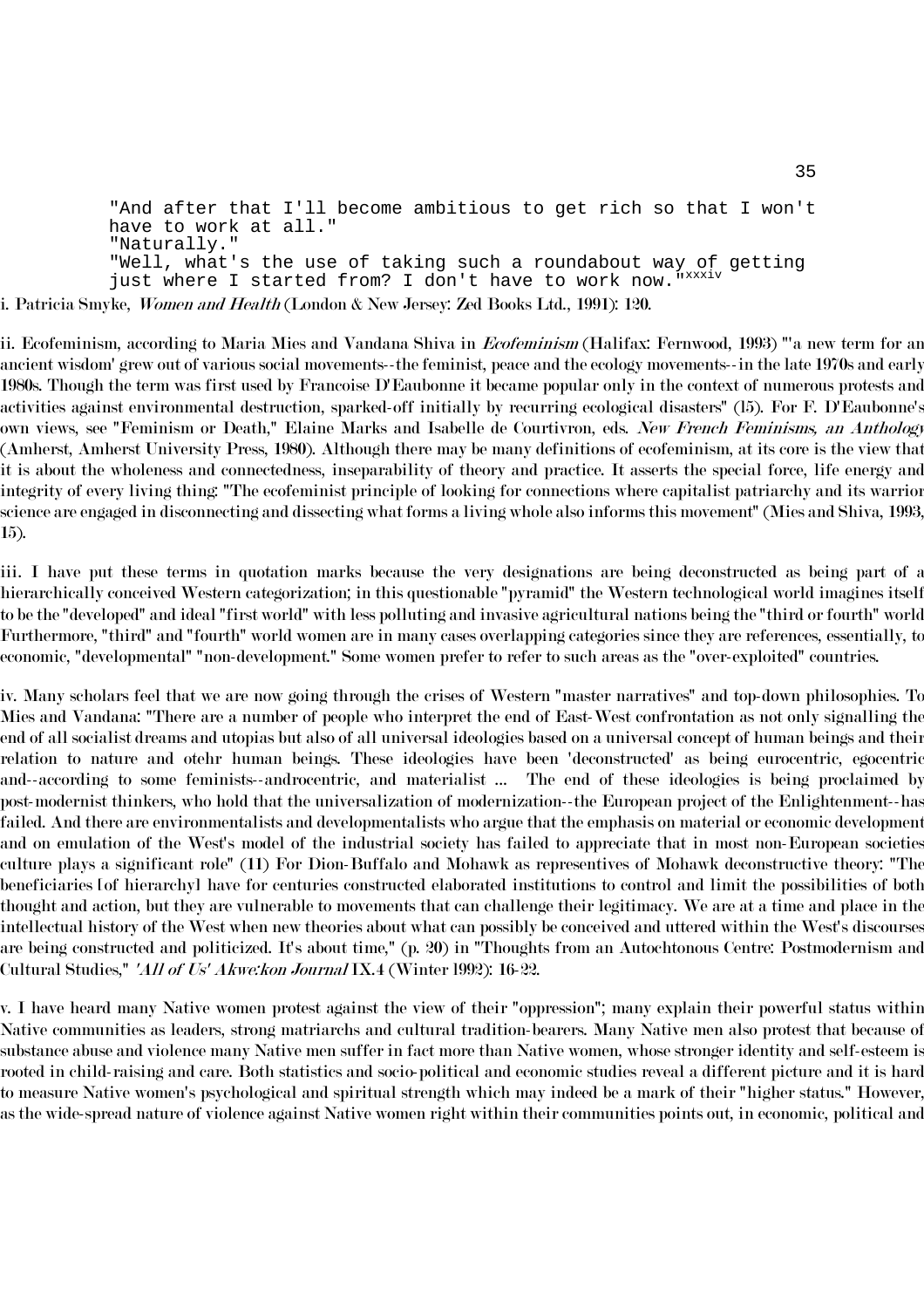material terms the status of Native women remains inferior. Whatever the "truth" between Western statistics and Native women's perceptions (and there are of course different views on that), for me the most important factor remains the need to show solidarity to those who are fighting against Native women's victimization in prisons, schools, band councils etc.

vi. On standpoint theory and feminist methodology see for example Joan E. Hartman and Ellen Messer-Davidow, eds. (En)Gendering Knowledge. Feminists in Academe (Knoxville: University of Tennessee Press, 1991): "Briefly described, standpoint epistemology begins with the idea that less powerful members of society have the potential for a more complete view of social reality than others, precisely because of their disadvantaged position. That is, in order to survive (socially and sometimes even physically), subordinate persons are attuned to or attentive to the perspective of the dominant class (for example, white, male, wealthy) as well as their own. This awareness gives them the potential for what Annas (l978) called 'double vision,' or double consciousness--a knowledge, awareness of, and sensitivity to both the dominant world view of the society and their own minority (for example, female, black, poor) perspective. For example, given that blacks in our culture are exposed to dominant white culture in school and through mass media as well as in interaction with whites, we can see how it is possible that blacks could know both white and black culture while whites know only their own. The same might be said about women vis-à-vis men (McCarl Nielsen, l0).

vii. For frank and outspoken articulations of Native women's oppression, cultural dispossession (and also of the irritating fact that many non-native women only perceive and represent Native women as victims rather than survivors and resistors) see for example Amoja Three Rivers, *Cultural Etiquette for the Well-Intentioned (*Distributed by Market Wimmin, Box 28, Indian Valley, VA 24105, 1990); Carol Lee Sanchez, "Sex, Class and Race Intersections. Visions of Women of Color" (163-167) and Kate Shanley, "Thoughts on Indian Feminism" (213-216) in Beth Brant, ed. *A Gathering of Spirit: a Collection by North American* Indian Women (Ithaca: N.Y., Firebrand Books, 1988); for the internal fights of Native Canadian women against the marital inequality resulting from the Indian Act see Janet Silman, *Enough is Enough: Aboriginal Women Speak Out* (Toronto: Women's Press, 1987); more generally on women of color perspectives on the women's movement I recommend Cherrie Moraga and Gloria Anzaldua, eds. *This Bridge Called My Back: Writings by Radical Women of Color (*Watertown, Massachusetts: Persephone Press 1981); Gloria Anzaldua, *Making Face, Making Soul: Creative and Critical Perspectives by Women of Colour (*San Francisco: Aunt Lute, 1990). Other good sources for reading about the plight and resistance of Native women is "Native Women", special issue in Canadian Woman Studies/les cahiers de la femme (Summer/Fall 1989, Vol. 10, Nos. 2 & 3); Kathleen Jamieson, Indian Women and the Law in Canada: Citizens Minus (Ottawa: Advisory Council on the Status of Women. Indian Rights for Indian Women, April 1978);

viii. For articles in which I discuss the minority/majority relations between the Finns and the Sami, and also discuss the concerns of Native women in Canada see Kaarina Kailo, "Integraatiofeminismin ihanteet," Kvinnoforskning/Naistutkimus, 7.4. (1994): 41-45; also Kailo, "Trance-Cultural Travel: Indigenous Women and Mainstream Feminisms," Mari Peepre, ed. *Trans-Cultura*. Travels: Essays in Canadian Literature and Society, NACS/ANEC, Text series of the Nordic Association for Canadian Studies/L'association nordique d'études canadiennes, Vol. 11 (1994): 19-36.

ix. To list such works would be impossible as human-animal relations are a central aspect of so much "Pan-Indian" writing in all its tribal variety and genre. In terms of the specific woman as bear-motif, however, I recommend Louise Halfe's *Bear Bones and* Feathers (Regina, Sk.: Coteau Books, 1994) and the classic ecospiritual books of Paula Gunn Allen, *Grandmothers of the Light*: A Medicine Woman's Sourcebook (Boston: Beacon Press, 1991); The Sacred Hoop: Recovering the Feminine in American Indian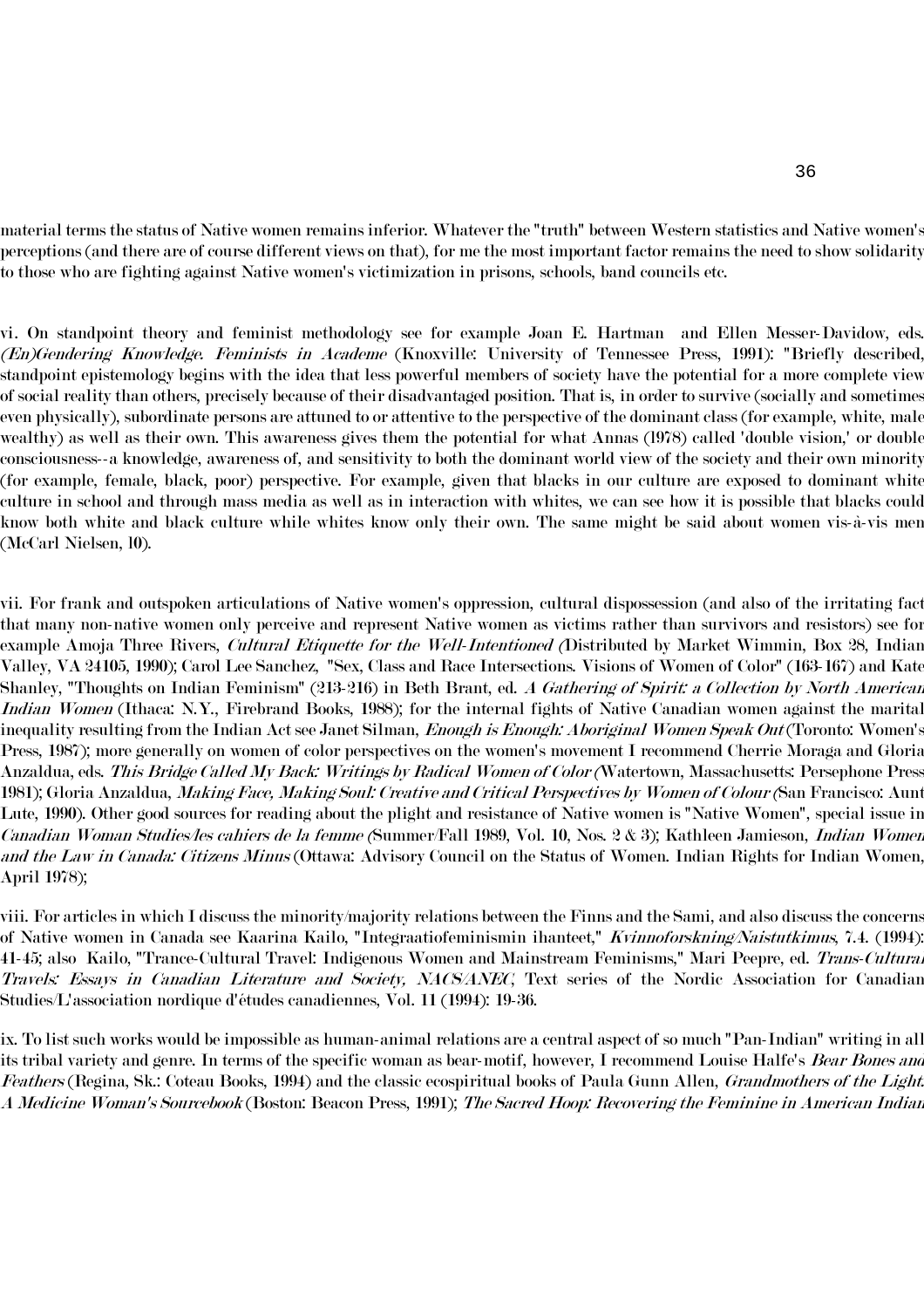Traditions (Boston: Beacon Press, 1986); she has also produced noteworthy bibliographies of Native writings in the USA. For women and bears, see also Freda Ahenakew and H.C. Wolfart, *Our Grandmothers' Lives as Told in Their Own Words* (Saskatoon: 5th House Pub., 1992). It may be that most of the bear-woman stories actually recorded in written form (rather than being circulated in ongoing storytelling sessions and rituals) are by non-native scholars. I have found most of my information about this motif in Catharine McClellan, The Girl Who Married the Bear. A Masterpiece of Indian Oral Tradition (Ottawa: National Museum of Man, Publications in Ethnology, no. 2, 1970); My Old People Say: An Ethnographic Survey of the Southern Yukon Territory, 2 Vols. National Museums of Canada, Publications in Ethnology, Numbers 6 (1 and 2), (1975); Georgina Loucks, "The Girl and the Bear Facts: A Cross-Cultural Comparison," *The Canadian Journal of Native Studies,* V.2 (1985): 218-239 and Julie Cruikshank, The Stolen Women: Female Journeys in Tagish and Tutchone, Ottawa: National Museum of Man Mercury Series. Canadian Ethnology Service, Paper No. 871983 (1983).

x. For a treatment of the woman-bear motif in Finnish scholarship, see Carl-Martin Edsman, "The Hunter, the Games and the Unseen Powers," *Lappish and Finnish Bear Rites, Hunting and Fishing* (Norrbotten: n.p. 1970): 37-60 and 159-188; "Studier i jägarnas förkristna religion: finska björnjaktsriter," *Kyrkohistorisk arskrift (*Uppsala, 1953); 48-106; "The Story of the Bear Wife in Nordic Tradition," *Ethnos* 21 (1956): 36-56.

xi. For my writings in this area see "Furry Tales of the North: a Feminist Interpretation." *Simone de Beauvoir Institute* Bulletin/Bulletin de l'Institut Simone de Beauvoir, 12.2 (1993): 104-133; "The She-bear--Circumpolar Mother of Spiritual Feminism," *Canadian Woman Studies*, Vol. 17.1 (Winter 1996): 48-52 and "Return of the She-Bear: Foremother of Ecospirituality," Appropriation and Re-appropriation: The Return of Native Canadian Voices, Ed. Christopher G. Trott (Toronto University of Toronto Press, forthcoming). I have also published a poem on the bear, "Honeypaws in Heaven--a Prayer to the Bear." *Canadian Woman Studies*. Vol. 17.1 (Winter 1996): 51.

xii. On Native women's epistemic, literary and philosophical differences see for example Lee Maracle, "Oratory: Coming to Theory," and Joy Asham Fedorick, "Decolonizing Language--Reflections on Style" in *Give Back. First Nations Perspectives on* Cultural Practice (North Vancouver: Gallerie Publications, North Vancouver, 1992) pp. 85-94 and 47-61 respectively.

.

xiii. On majority/minority relations in the context of the European treatment of the Sami, see Alf Isak Keskitalo, "Research as an Inter-Ethnic Relation," Acta Borealia 13 (1976): 15-42.

xiv. From "The Possibility of Recovering Indigenous European Perspectives on Native Healing Practices. Developing the Basis For Respectful Knowledge Exchanges," Ethnopsychologische Mitteilungen (1996) 5 (2): 149-164.

xv. To situate myself, I am an immigrant Finn living in Canada, with one foot on both sides of the Atlantic both in terms of my research and my ethnic allegiances. I grew up and was educated in Finland but did not learn enough about the Sami and other Finno-Ugric minorities thorugh the official educational system. Hence, I am informing myself both in the pre-Christian beliefs and values of Finno-Ugric peoples which were approached in Finnish schools merely in the patriarchal, Christian spirit. I greatly lament the fact that the Finns and the Sami are taught so little about Sami ways and mythology, and about woman-specific spiritual beliefs and traditions through the educational channel. As regards the concept of "affinity," I am underlying the "Finn" in my Finnish background, not to engage in nationalistic chauvinism but to underline that I try to ground my own political/spiritual practice in my own roots, my own ethnicity, taking no short-cuts through other peoples' spiritual rituals and beliefs.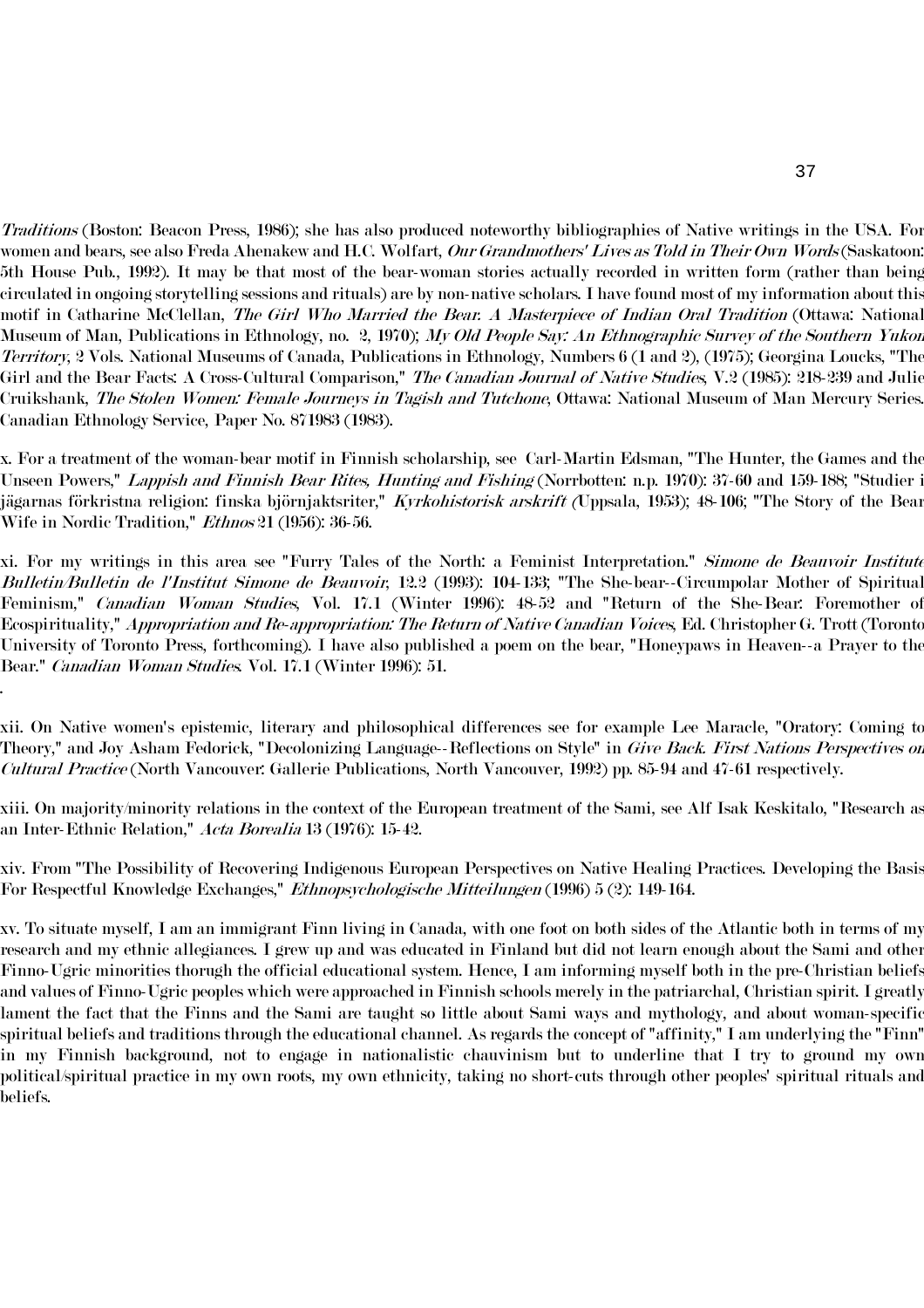xvi. For the most thorough descriptions of bear rituals see Irving A. Hallowell, "Bear Ceremonialism in the Northern Hemisphere," American Anthropologist, 28, Vol. 1 (1926): 1-175;

David Rockwell, *Giving Voice to Bear (*Toronto: Roberts Rinehart Publishers, 1991); on bear, women and literature Annis Pratt, "Affairs with Bears: Some Notes Towards Feminist Archetypal Hypotheses for Canadian Literature," Gynocritics/la Gynocritique, Ed./Rédigée par Barbara Godard (Toronto: ECW Press, 1987); on Finnish bear rituals by Lotte Tarkka, "Other Worlds--Symbolism, Dialogue and Gender in Karelian Oral Poetry." Songs Beyond the Kalevala, Anna-Leena Siikala and Sinikka Vakimo, eds. (Helsinki: SKS, 1994): 250-301.

xvii. With my Armenian collegue, Sima Aprahamian, we hope to publish a collection of woman/bear stories resulting from a special session called called *Transgressing Nature and Culture, Wo/men and bears* following an interesting session at the Canadian Anthropology Association (CASCA) annual meeting, where we chaired a session called "Transgressing Nature, Culture: Women and Bears". Sima Aprahamian discussed the theme in "Transgressing Nature/Culture: Armenian Women and Bears."

xviii. It is worth considering the insights on storytelling by Trinh T. Minh-ha in *Woman, Native, Other*: "The "civilized" mind is an indisputably clear-cut mind. If once upon a time people believed in the story and thought it was true, then why should it be false today? If true and false keep on changing with the times, then isn't it true that what is "crooked thinking" today many be "right thinking" tomorrow? What kind of people, we then wonder, walk around asking obstinately: "Is there not danger of making liars of children by feeding them on these [fairy] stories?" What kind of people set out for northern Alaska to study storytelling among the Indians and come round to writing: "What especially impressed me was their eagerness to make me understand. To me this eagerness became a proof of the high value they set on their stories and what they represented"? What kind of people, indeed, other than the very kind for whom the story is "just a story?" (125) Minh-ha reveals the biases of Western anthropology further by providing examples of non-native views on storytelling: "...the story is either a mere practice of the art of rhetoric or 'a repository of obsolete customs' (A. Skinner). It is mainly valued for its artistic potential and for the 'religious beliefs' or 'primitive-mind'-revealing superstitions mirrored by its content. ... Associated with backwardness, ignorance, and illiteracy, storytelling in the more 'civilized' context is therefore relegated to the realm of children ... Primitive means elementary, therefore infantile. No wonder then that in the West storytelling is treasured above all for its educational force in the kindergarten and primary school. The mission of the storyteller, we thus hear, is to 'teach children the tales their fathers knew,' to mold ideals, and to 'illuminate facts.' For children to gain 'right feelings' and to 'think true,' the story as a pedagogical tool must inform so as to keep their opinion 'abreast of the scientific truth of the time, instead of dragging along in the superstitions of the past.' But for the story to be well-told information, it must be related 'in as fascinating a form as [pin] the old myths and fables' (124). In contrast with the above views, the Sami look upon stories and storytelling as their theory, ways of knowing, their history (Helander and Kailo, No Beginning, No End--the Sami Speak Up, Edmonton: Circumpolar Institute, forthcoming, 1998).

xix. The classic anthropological analysis of the nature/culture split as it affects women is Sherry Ortner's "Is Female to Male as Nature is to Culture"? *Woman, Culture and Society*. M. Rosaldo-L. Lamphere, eds. (Stanford: 1974): 67-87.

xx. "The Girl and the Bear Facts: A Cross-Cultural Comparison," *The Canadian Journal of Native Studies*, Vol. 2 (1985): 218.

xxi. To elaborate on the sexist projections in this context is a matter for another paper.

xxii. Taken from "Indian Medicine, Indian Health--Study Between Red and White Medicine," *Canadian Woman Studies* 10. 2-3 (1992): 105-106. Although the chart is based on a stereotype of the differences and is in that regard overdrawn, and although the androcentric language ("Man") that subsumes and renders women invisible is irritating, I find this useful as a "heuristic device"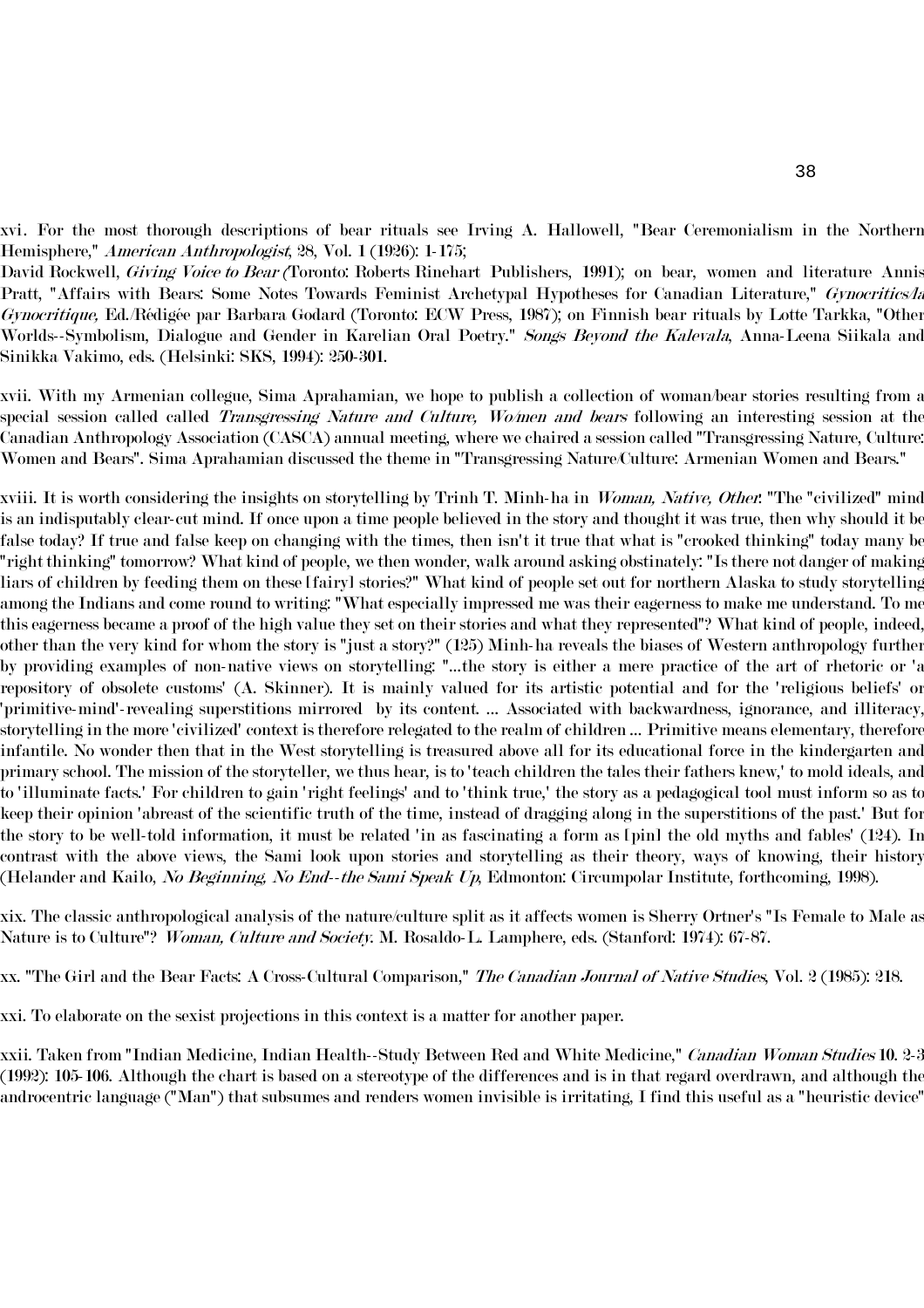for alerting readers to the harmfulness of the fragmented medical system under which they must live.

xxiii. See for example Shannon Simpson, "Inside the *Inipi*: Sweat, Trust and Fears" Interview with Laverne Gervais-Contois, Special Issue on Healing Politics: Violence, Culture, Alternative Health of *Simone de Beauvoir Institute Review/Revue de* l'Institut Simone de Beauvoir, Vol. l7. (1997): 215-225; see also Ella Saganash, "Sweatlodge: Getting to the Bottom of the Barrel: Interview with Diane Reid, 197-215 of the same issue on holistic healing.

xxiv. Helander and Kailo, eds. No Beginning, No End--the Sami Speak Up (Edmonton: Circumpolar Institute, forthcoming, 1998), 146.

xxv. For a critique of ecospirituality divorced from politics, see Janet Biehl, *Rethinking Eco-Feminist Politics* (Boston: South End Press, 1990).

xxvi. For an excellent introduction to feminist spirituality see Charlene Spretnak, ed. *The Politics of Women's Spirituality* (New York; Anchor Books, Doubleday, 1982) and Winnie Tomm, *Bodied Mindfulness, Women's Spirits, Bodies and Places* (Waterloo: Wilfrid University Press, 1995).

xxvii. Mies and Shiva claim that the dualistic separation of economy and culture (or in Marxian terms of bases and superstructure) finds no resonance in most non-modern societies (1993, 11). They point out that modernization strategy has resulted in the destruction of cultural as well as biological diversity, to a homogenization of cultures on the US coca-cola and fast-food model, on the one hand and of life forms according to the demands of profit-oriented industries, on the other (1993, 11).

xxviii. Sharon Stephens in Changes in Sami (Lapp) Conceptions of Male and Female as a Key to Cultural Transformations in Sami History (East Lansing: Michigan State University, 1983) discusses the truly complementary philosophy of the Sami before the gradual turn through Christian influence towards more androcentric models of social organization.

xxix. For my elaboration of the theme of sexual abuse and the holistic therapies that can revolutionize the treatment of the long-term consequences of sexual violence see Kailo, "Beyond the Clinical Couch and the Patriarchal Gaze: Healing Abuse in the Finnish Sauna and Through Holistic Sweats," "Healing Politics: Violence, Culture and Alternative Health," special issue, edited by Kaarina Kailo, Simone de Beauvoir Institute Review/Revue de l'Institut Simone de Beauvoir 17 (1997): 89-115.

xxx. On this topic see Judith K. Brown, "Economic Organization and the Position of Women among the Iroquois," *Iroquois* Women--an Anthology, Spittal, W.G., ed. (Ohsweken, Ontario: Iroqrafts, 1990): 182-198; Sally Wagner Roesch, "The Root of Oppression is the Loss of Memory: The The Iroquois and the Early Feminist Vision," ibid., 223-228.

xxxi. On this, see Edsman, "The Story of the Bear Wife in Nordic Tradition," Ethnos 21 (l956): 36-56.

xxxii. Ella Saganash, "Sweatlodge: Getting to the Bottom of the Barrel: Interview with Diane Reid," op.cit., 203-204.

xxxiii. See for example Loretta Todd," Notes on Appropriation," *Parallelogramme*, Vol. 16.1. (Summer 1990); Allyson Dandie, "Native People Must Start Telling Their Own Stories," *The LeaderPost* (Regina, April, 19, 1990 B6); Lenore Keeshig-Tobias, Lenore, "Stop Stealing Native Stories," *Globe and Mail (Jan. 26, 1990); Haunani-Kay Trask, From a Native* Daughter--Colonialism & Sovereignty in Hawaii (Monroe, Maine; Common Courage Press, 1993). For Sami women's discussions